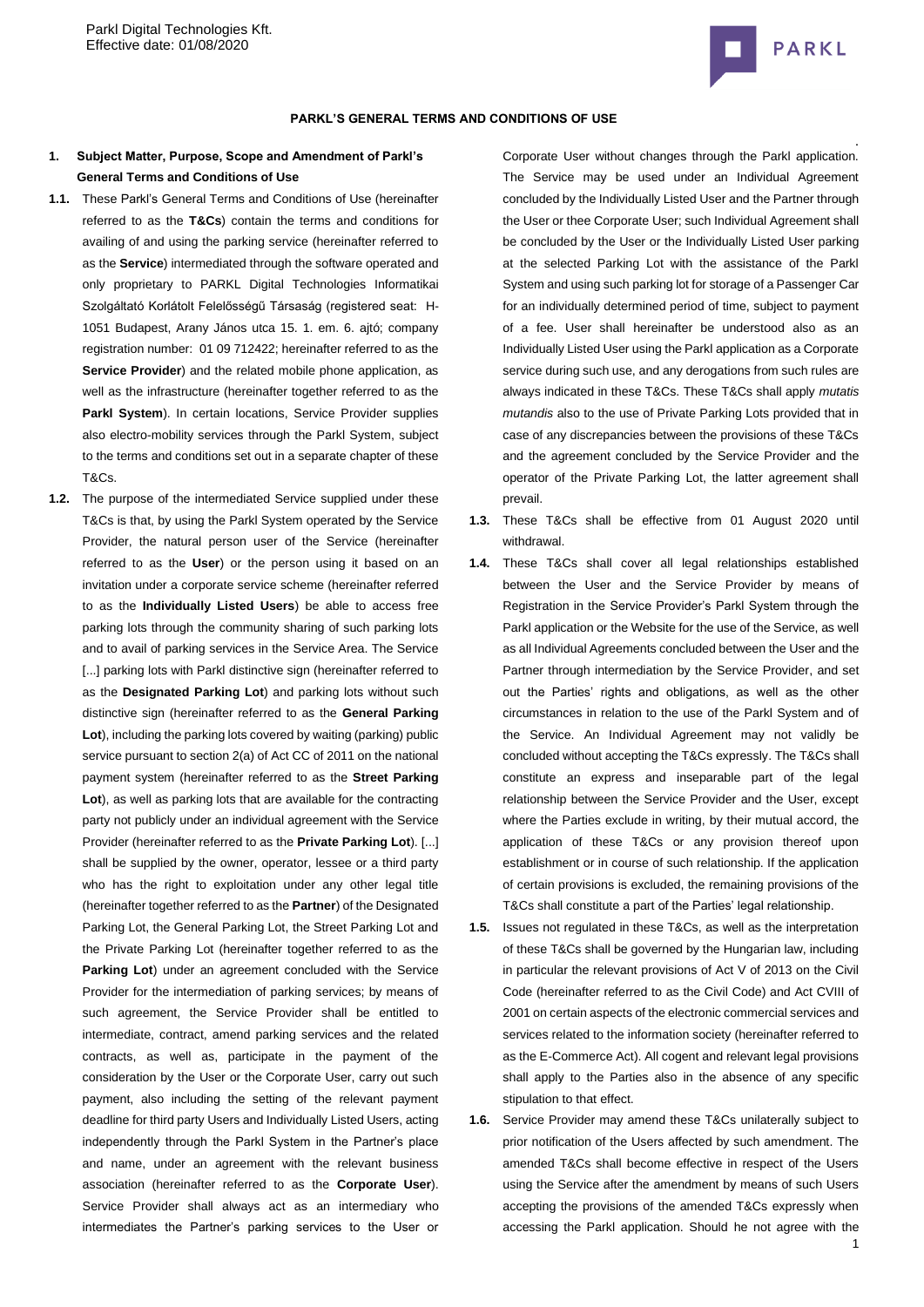

#### **PARKL'S GENERAL TERMS AND CONDITIONS OF USE**

relevant amendment, the User shall be entitled to remove its User account at any time in accordance with these T&Cs.

- **1.7.** By Registration in the Parkl System, the User accepts the provision of these T&Cs expressly and accepts to be bound by them. Should he not accept the terms and conditions, the User shall not be entitled to know the full content of the Parkl System, which is subject to Registration, he may browse the Map in "Trial" view only, without the possibility of parking.
- **1.8.** These T&Cs are continuously available through the Parkl application, at [https://.parkl.net/mobile/terms?lang=hu](https://parkl.net/mobile/terms?lang=hu) website address or the Service Provider'[s www.parkl.net/aszf](http://www.parkl.net/aszf) website.
- **1.9.** The structure and subdivision by chapters of these T&Cs are for information purposes only and ensure a greater transparency, not affecting the interpretation of the T&Cs.
- **1.10.** Service Provider informs the User that it did not accept to be bound by the code of conduct applicable to its service activity.
- **1.11.** According to the law, Service Provider may pursue its activity without license, except for the Electro-mobility service set out in detail in Chapter 14 of these T&Cs. As regards the Electromobility service, the Service Provider holds a license for the activity set out in Government Decree 243/2019 (X.22.) on certain aspects of eEectro-mobility services that is the charging of electric vehicles, issued by the Hungarian Energy and Public Utility Authority. Licence No: H1139/2020

## **2. Service Provider's data**

**Service Provider's name:** PARKL Digital Technologies Kft.

Service Provider's registered seat[: H-1051 Budapest, Arany János](http://maps.google.com/maps?q=HU%201051%20Budapest%20Arany%20J%C3%A1nos%20utca%2015.%201.%20em.%206&hl=hu&ie=UTF8)  [utca 15. 1. em. 6.](http://maps.google.com/maps?q=HU%201051%20Budapest%20Arany%20J%C3%A1nos%20utca%2015.%201.%20em.%206&hl=hu&ie=UTF8) ajtó

Customer service address: [H-1051 Budapest, Arany János utca](http://maps.google.com/maps?q=HU%201051%20Budapest%20Arany%20J%C3%A1nos%20utca%2015.%201.%20em.%206&hl=hu&ie=UTF8)  [15. 1. em. 6.](http://maps.google.com/maps?q=HU%201051%20Budapest%20Arany%20J%C3%A1nos%20utca%2015.%201.%20em.%206&hl=hu&ie=UTF8) ajtó

Service Provider's contact details, email address used regularly for keeping contact with the Users: info@parkl.net

Company registration number: 01 09 712422

Tax number: 12967726241

Name of the registering authority: Budapest-Capital Regional Court as Court of Registration

Customer Service : +36309719900

Website: [www.parkl.net](http://www.parkl.net/)

Facebook: [www.facebook.com/parklapp](http://www.facebook.com/parklapp)

Instagram: @parklapp

Language of the agreement: Hungarian

**Hosting service provider's name:** Microsoft Ireland Operations Limited

Hosting service provider's address: Block B, Sandyford Industrial Estate, Atrium Building, Carmanhall Rd, Sandyford, Dublin 18, Ireland

Hosting service provider's phone number[: +353 1850 940](tel:+353%201850%20940%20940) 940 Hosting service provider's email address: [info@microsoft.com](mailto:info@microsoft.com) Hosting service provider's website[: www.microsoft.com](http://www.microsoft.com/)

**3. Notions Relating to the Use of the Parkl System**

**General Parking Lot**: an area without Parkl distinctive sign, which may be used for parking services through the Parkl System and is made available by the Partner; such area may be located in a shopping mall, hotel, office building or it may also be a private garage, outdoor parking lot, etc. As a general rule, all parking lots are General Parking Lots if they are not indicated as Designated Parking Lots in the Parkl application.

**T&Cs**: these Parkl's General Terms and Conditions which provide a framework for regulating the legal relationships between the User and the Service Provider and between the User and the Partner, and which shall be accepted expressly in order to use the Parkl application with Registration.

**Season Ticket**: an access right allowing for parking in one or more locations made available by certain Partners subject to the prior overall payment by User of the Parking Fee and for the time period based on the entitlement purchased.

**Accounting Document**: An electronic receipt or invoice issued automatically to the User during the use of the Service and which is sent to the email address provided by User during the Registration, provided that Corporate Users receive an invoice in each case and that Individually Listed Users receive only an email notification about the closing of the Individual Agreement.

**Individually Listed User**: [...] employed by the Corporate User or working for such Corporate User under a mandate or another legal relationship, as well as the Corporate User's clients and guests indicated by the Corporate User freely, that is natural persons defined in Clause 3 of these T&Cs who are named individually in the Corporate User's user list.

**Individual Agreement**: a legal relationship established between the User and the Partner through intermediation by the Service Provider, during the use of the Parkl System, in relation to the booking of the Designated Parking Lot and opening of the Barrier for the purposes of parking in the General Parking Lot, or starting the parking operation in the Parkl application in case of parking in a Street Parking Lot, which shall commence from the valid booking or the opening of the Barrier in case of parking without booking and be terminated after the parking has been finished upon actually leaving the Parking Lot, or after the Parking Period provided in the booking if the User fails to appear at the Designated Parking Lot during the Parking Period and he also fails to cancel the booking, or after starting the parking in the Parkl application in case of a Street Parking Lot, until contractual payment of the relevant Parking Fee. In case of Individually Listed Users, the provisions of this Clause shall be applied with the difference that the Individual Agreement will terminate when the Parking Lot has been left regularly.

**Electro-mobility service:** Parkl operates electric chargers - on certain locations either through Partners or in Parkl's own scope for the sake of promoting and developing electromobility. Furthermore, Parkl enables for compensation charging electric cars through electric chargers.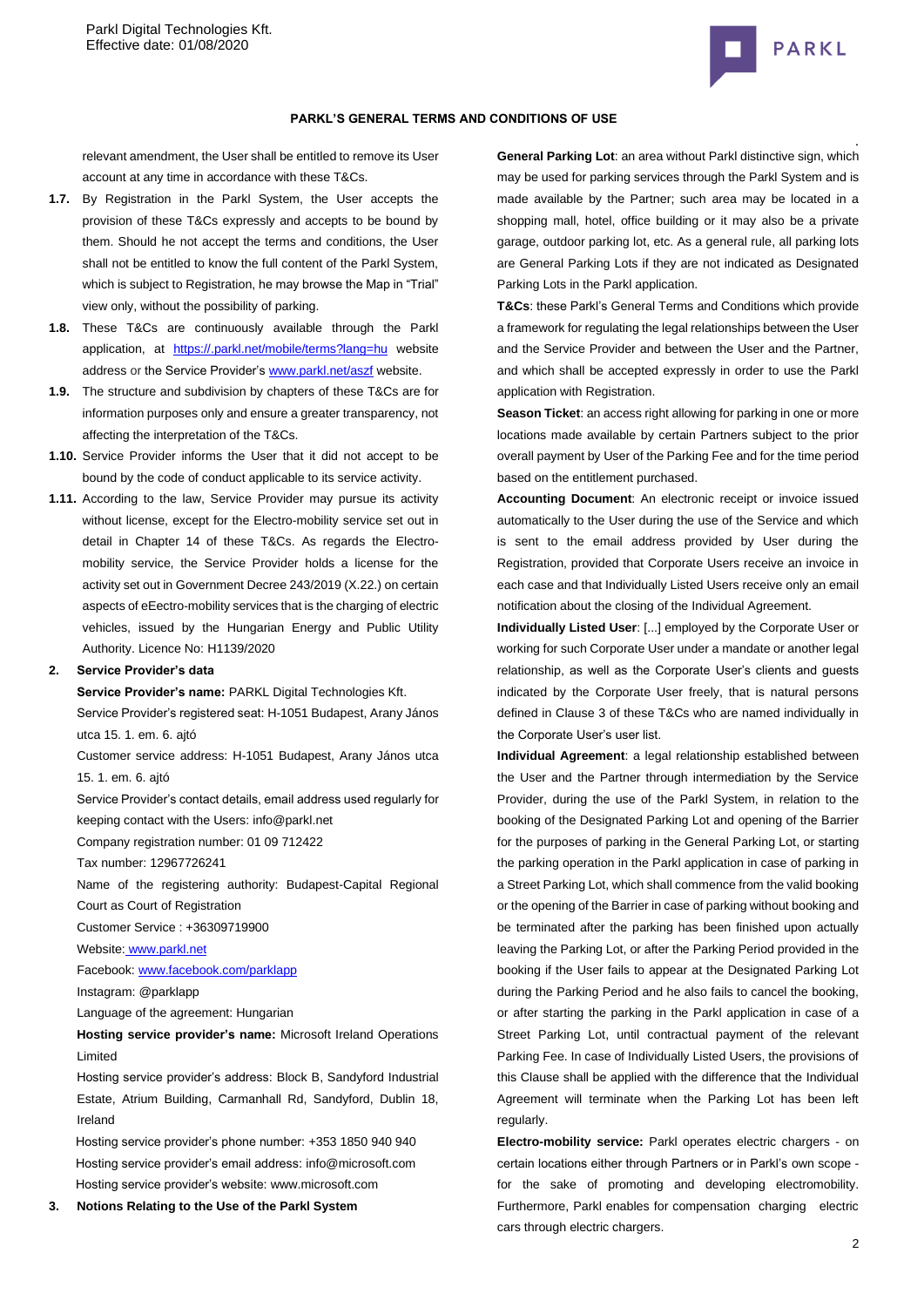

#### **PARKL'S GENERAL TERMS AND CONDITIONS OF USE**

Ad-hoc User: the users who are not registered in the Parkl system but they are entitled to employ the Electro-mobility service without a registration, in accordance with Section 14, based on the Government Decree 243/2019 (X.22.) on certain aspects of Electro-mobility services.

**Parties:** The User and the Service Provider together or, as the case may be, the User and the Partner together.

**User**: a natural person being the driver, as a general rule, who downloads the Parkl application and registers for it in order to use the Service or independently therefrom.

**User account**: User's personal profile, created through downloading the Parkl application and Registration, in which the User provides his personal data, may modify such personal data and make settings in connection with the use of the Parkl System. **Instant parking**: an automatic function which allows for starting and stopping the parking operation without specifically pressing any buttons, and which may be activated by the User with a separate slide button through the Parkl application. If the User wishes to use instant parking, after activation of such function, the Partners' barriers open automatically upon arrival of a Passenger Car. In this case, no GPS is applied, the function is operated through camera reading of the license plate number.

Service Provider raises the Users attention that the Service Provider is working continuously on developing new technologies and functions, in order to revise the quality of the Service. For this purpose, where the Instant parking service is available, the Service Provider collects records about the arrival vehicle's license plate number to develop the Service and the camera records about the whole vehicle in order to analyse it with help of an artificial intelligence system.

**Gate**: A collective term for the Barrier, the garage gate, the Parking Inhibitor or any other device which obstacles entry into the relevant Parking Lot.

**Designated Parking Lot**: an area with Parkl distinctive sign, closed with a Gate, which may be used for parking services through the Parkl System and is made available by the Partner; such area may be located in a shopping mall, hotel, office building or it may also be a private garage, outdoor parking lot, etc.

**Voucher**: An electronic means substituting the payment transaction, made available by the Service Provider to the User, redeemable by the User in the amount indicated thereon during his parking and which is regulated in detail in Subclause 10.10 of these T&Cs.

**NMFSZ:** National Mobile Payment Plc. designated as a national mobile payment organisation pursuant to section 2(1) of Government Decree No 356 of 13 December 2012 implementing Act CC of 2011 on the national payment system.

**NMFR:** The national mobile payment system set out in section 1(d) of Act CC of 2011 on the national payment system.

**Prize Game:** Service Provider shall be entitled to the periodical organisation of promotional prize game during which it draws different prizes among the Users. Service Provider will always set out the detailed rules of the Prize Game in a separate regulation. **Opening Mechanism:** A specific device developed and operated by the Service Provider and which is suitable for controlling the opening and closing of the Barrier and of the Parking Inhibitor.

**Parkl application:** the official application that has been developed and is operated by the Service Provider subject to these T&Cs and which may be installed on Android and IOS operating systems.

Parkl System: a collective term for the software that is owned and operated by the Service Provider and the related mobile phone application, as well as the entire infrastructure which, through community sharing, provides interface and devices to access free parking lots. By using the Parkl System, the User may choose among the Designated, General or Street Parking Lots, may use them for a specific time period subject to payment of the Parking Fee, that is the User may use a parking service.

**Parking Inhibitor**: as a general rule, a mechanism operated by the Service Provider, which delimits and isolates the Designated Parking Lots that may be used through the Service and which may be managed by the User using the Service through the Parkl application during the Parking Period. Parking Inhibitors are typically located in garages or private parking areas and delimit only one Designated Parking Lot.

**Parking Fee**: The consideration due for the Service, to be paid by the User through the Service Provider, set individually by the Partner, with invoicing that is minute-based in most cases or less frequently, it has another basis, e.g. half an hour, hour-based daily, dynamic daily (fee changing on a daily basis), etc., or is based on the Parking Zones in case of Street Parking Lots, the amount of which is established based on the minimum parking fee set out by law. In the Map, the Service Provider shall show the minimum statutory Parking Fee that is payable for an hour or, in special cases, that corresponds to the parking location. In case of emobility service, a special type of Parking Fee, which is to be established based on the quantity of electricity consumed and invoiced on kWh-basis, is applied. The Parking Fee shall be debited directly to the bank card provided in advance by the User through the SimplePay Online Payment System, like all other payments to be made by User under these T&Cs. In case of Corporate services, the Parking Fee shall be invoiced under one of two schemes, that meaning payment by bank transfer or settlement in arrears under the Individual Agreement concluded by the Corporate User and the Service Provider; in case of both schemes, the Corporate User shall pay the invoice; the Individually Listed Users shall indicate that they use a Corporate service only at the time of payment through the Parkl application.

Electro-mobility Service Fee: the compensation for the Electromobility service, which is determined based on the consumed elektricity and it is invoiced based on kWh. With the exlusion of the discrepancy in Section 14, the regulation for the Parking Fee is authoritative for the Electro-mobility service.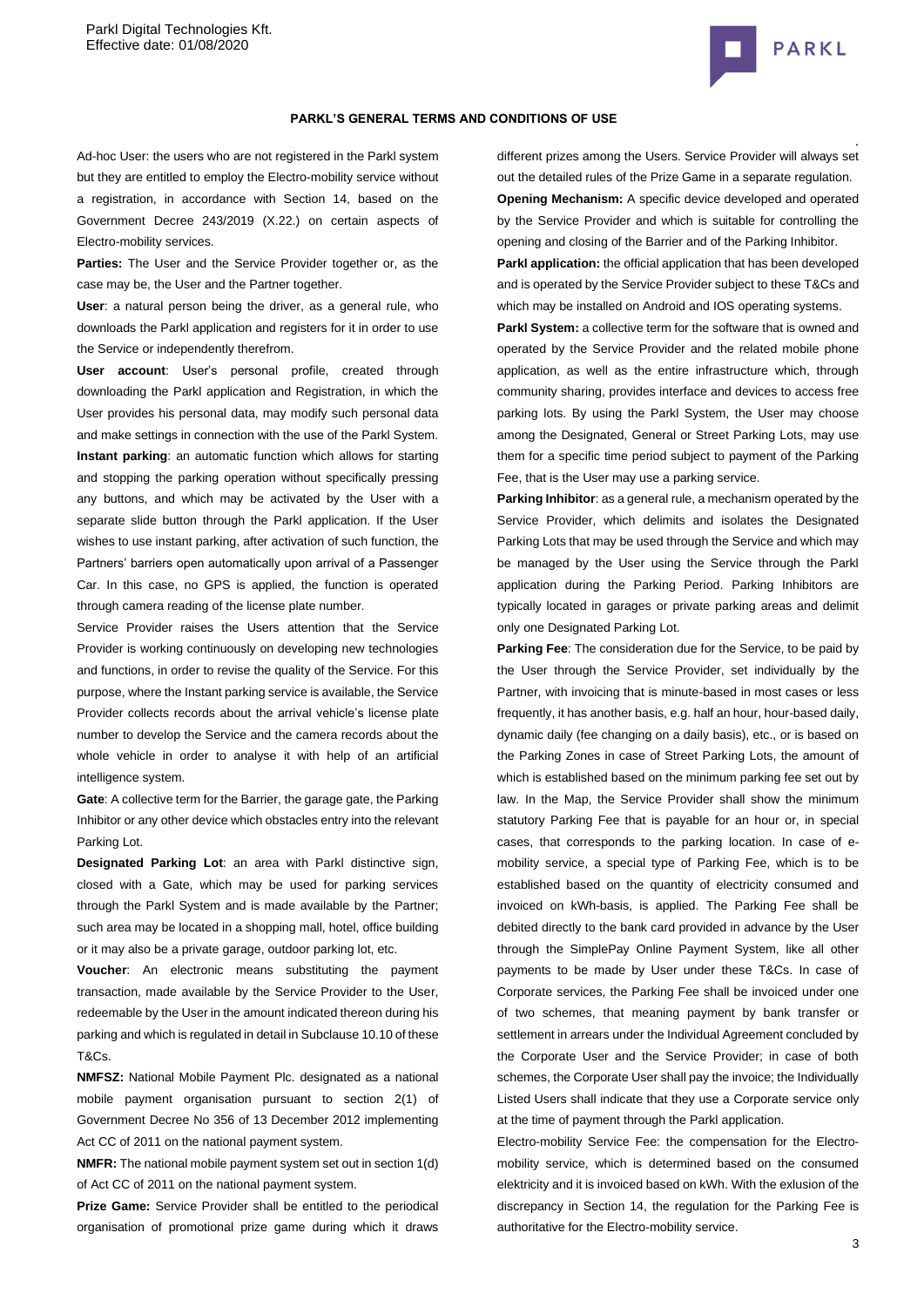

### **PARKL'S GENERAL TERMS AND CONDITIONS OF USE**

**Parking Period**: The term provided by the User in the Parkl application, which starts from the time when the Barrier is opened following the arrival to the Parking Lot, and it ends when the Gate is opened through the Parkl System the second time for the purposes of the Passenger Car leaving the Parking Lot which shall be considered as the end of parking or, in case of a Designated Parking Lot, it ends when the Parking Period provided in the booking has expired if the User fails to appear at the Designated Parking Lot during the Parking Period and he also fails to cancel the booking, and even if he leaves the Designated Parking Lot before the end of the Parking Period indicated in the booking. In case of Street Parking Lots, the Parking Period starts from the time when the parking is commenced by the User in the Parkl application, and it ends when it has been finished by the User or when the payment period applicable to the given Parking Zone has expired. The time period shall be the basis also for calculating the Parking Fee. In case of street parking, the Parking Period does not restart automatically; the User shall provide for the restart of such period.

**Parking Zone:** In case of Street Parking Lots, a relevant territorial subdivision that is independent from the Service Provider and which determines the Parking Fee applicable in the given area. The borders of the specific Parking Zones are indicated in the Map. Parking Lot: a collective term for General Parking Lots, Designated Parking Lots and Street Parking Lots. The distinction among General, Designated and Street Parking Lots is for the ease of understanding only; the rights and obligations set out in these contractual provisions are applicable *mutatis mutandis* to the Parking Lots regardless of their exact name and depending on the nature of the relevant rights and obligations.

Partner: third party natural and legal persons who are entitled to exploit the Parking Lot in any manner and who make the given parking lot available under an intermediation agreement stipulated with the Service Provider. Through Registration, any User shall acquire the right to contract as a Partner with the Service Provider subject to fulfilment of further conditions. These T&Cs hereinafter do not contain the details of the agreement with the Partner, however, the Partner shall also accept the T&Cs under the agreement concluded with the Service Provider. In case of street parking, Partner shall be understood as the local government, operator or authority that is entitled to adopt the decisions concerning the given Parking Zone.

**Private parking service:** Service Provider supplies the Service under an agreement individually regulated with each Partner, allowing the use of the Service only for the users regulated under such agreement; these Private parking lots are not visible and available for Users who do not use the Service as a Private parking service. The users of such private parking service shall be subject to all provisions of these T&Cs that may apply in respect of the service described in this Clause.

**Registration**: By way of Registration through the Parkl application, the User acquires the right to use the Parkl application or to use it as a Partner in case of a separate application to that effect. Following general registration, the Individually Listed Users acquire the right to use the Parkl application for Corporate Service by activating such application through the link received from the administrator of the Corporate user. The process of the Registration is described in detail in Subclause [8.1.](#page-6-0)

**SimplePay Online Payment System:** an online payment system used by the Service Provider and which is a simple and secure payment solution for the Users of the Service. The payment process is the same as the payment procedure offered for similar banking services. During the supply of the service, SimplePay transactions are monitored continuously with a view to the User's, that is the card holder's safety and the system helps in preventing unexpected events. This Clause shall not apply to Corporate Users.

**Barrier**: as a general rule, a mechanism operated by the Partner, which delimits and isolates the Designated and General Parking Lots that may be used through the Service and which may be managed by the User using the Service through the Parkl application during the Parking Period. Depending on the type of the Parking Lot, the Barrier is located in multi-storey car parks, hotels or shopping malls including typically more than one Parking Lots.

**Passenger Car**: vehicles or motorcycles equipped with four, three or two tires necessary for using the Parkl System and which are suitable for transporting not more than eight adults including the driver, provided that such vehicles include the petrol, diesel, electric and gas-fuelled cars. If, depending on its type, the Designated Parking Lot is unsuitable for storing vehicles with untraditional dimensions, this circumstance shall be indicated appropriately on the data sheet of the given Designated Parking Lot in the Parkl application.

**Service**: parking services set out in these T&Cs, intermediated through the Parkl System that is operated and owned exclusively by the Service Provider, and supplied by the Partner.

**Service Area:** the geographical territory in which the Service is available through the Parkl System, corresponds to the entire administrative territory of Hungary.

**Service Provider: PARKL Digital Technologies Kft. that is the sole** owner, creator and operator of the Parkl System.

**Map**: Google maps or Apple maps that is visible on the main screen of the Parkl application and in which the User may choose between the "Parking" and the "Street" view.

**Parking map:** Google maps that is visible in the Parking icon view of the Map or Apple maps in which the Parking Lots have a distinctive indication.

**Street map:** Google maps that is visible in the Street icon view of the Map or Apple maps in which the specific Parking Zones are indicated.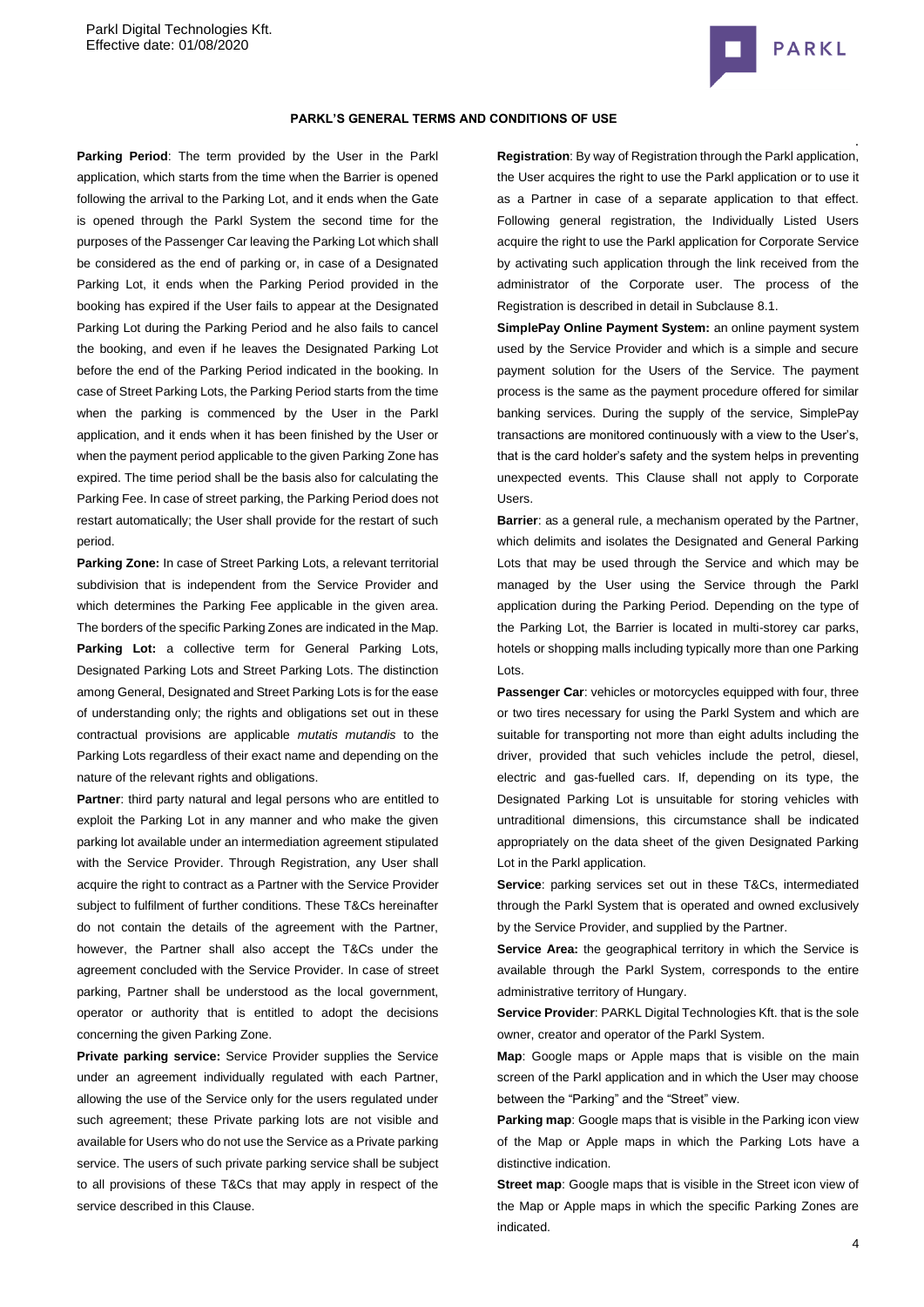

**Street Parking Lot:** the area without Parkl distinctive sign, made available for parking and that may be used for parking service on a separate map through the Parkl System and may be used through the waiting (parking) public service set out in section 2(a) of Act CC of 2011 on the national payment system.

**Corporate User**: the business association agreeing with the Service Provider in order to use the Service as a Corporate service. The Corporate User shall be entitled to manage the admin interface through which it can provide which Individually Listed Users are to be invited to use the Parkl application as a Corporate service.

**Corporate service**: supplying the Service to the Corporate User provided that such Service may be used only by the invited Individually Listed Users. In this case, the Parking Fee due for the Service shall be paid by the Corporate User.

**CT&Cs**: Corporate Terms and Conditions that govern the use of the Corporate service by the Corporate User. The provisions of these T&Cs shall apply also in respect of the Corporate Users, whilst the provisions of the CT&Cs may overwrite the provisions of these T&Cs.

**Website**: Website operated by the Service Provider, containing the information and data relating to the Parkl application and which is available a[t www.parkl.net](http://www.parkl.net/) URL address.

#### **4. General Provisions**

- **4.1.** The Service Provider reserves the right to modify the Service, the content of the Parkl application and the operation of the Parkl System, or to terminate its availability unilaterally, without providing any compensation, indemnification or damages, in accordance with these T&Cs.
- **4.2.** Furthermore, the Service Provider shall be entitled to suspend the Service, that is shutting down the Parkl System temporarily at any time, without providing any compensation, indemnification or damages, including in particular in case of maintenance or system upgrade, which shall always be notified in advance by the User via email and also through the Parkl System. In this case, the valid bookings that are still inactive, will be cancelled automatically, and the Service Provider shall not be obliged to compensate any related damages, provide indemnification or satisfy any other claims. During suspension, opening the barriers through the Parkl application will not be possible.
- **4.3.** By accepting these T&Cs, the Parties undertake to notify each other without delay of any significant facts, data, events or information that are closely related to the Use of the Service and the contractual performance. User shall meet any of his notification, reporting and information obligations through his User account, or over the phone or via email sent to info@parkl.net, depending on the availability of the relevant function, whilst the Service Provider shall meet such obligations incumbent upon it through the Parkl application or an email sent to the email address provided by the User. All legal consequences of the omission shall be borne by the defaulting Party. Service Provider shall record the

. statements made by the User as consumer according to section 17/B(3) of Act CLV of 1997 on consumer protection. Within 30 days from becoming aware of User's request to that effect, after User identification, the Service Provider shall provide for the hearing of the audio records at its customer service and provide copy of each audio record free of charge and, if requested, electronically, Statements submitted via email shall become effective when they become available to the other party. Service Provider shall confirm electronically, without delay, the receipt of the User's statement.

- **4.4.** In order to verify compliance with the T&Cs, the Service Provider shall be entitled to appear at the Parking Lots and carry out random checks there, enter such Parking Lots for this purpose at any time, as well as to take pictures, audio and video records thereof and document its observations properly.
- **5. Technical Requirements for Using the Service, Service Platforms**
- **5.1.** Service Provider's Parkl application is available on any smartphones and tablets with **Android or IOS** operation system.
- **5.2.** The Service-related **Website** is available at [www.parkl.net.](http://www.parkl.net/) The Website contains information relating to the Parkl System and also the Registration may be carried out through such Website. If you wish to participate in the Parkl System also as a Partner, you may indicate such intention only through the Website, completing the appropriate form.
- **5.3.** The Service-related **Facebook page** is available at www.facebook.com/parklapp/; such community page provides primarily additional data, information, and notifications about discounts and prize games in connection with the Parkl System. The communication and correspondence carried through such Facebook page shall not be considered official statements; the Service Provider is primarily available through the email address or phone number provided. If the User carried out the Registration through his Facebook account, by accepting these T&Cs, he acknowledges and accepts all operational policies of Facebook and the fact that the Service Provider has no influence over Facebook policies or operations and that it may not be held liable in this respect either directly or indirectly. Facebook's provisions shall apply to the Facebook Data Protection policy, practices and the related user consents.
- **5.4.** The Parking Fee shall be settled by payment with bank card through the **SimplePay Online Payment System**. User shall solely be liable for the availability of a valid bank card with coverage. Bank card registration shall be subject to a HUF 100 minimum coverage on the User's related bank account which amount will be returned to the User's bank account automatically and immediately following the bank card registration. User acknowledges that, by accepting these T&Cs, he accepts all SimplePay operational policies, including but not limited to the policy governing payment terms, and that the Service Provider has no influence over the SimplePay system policy and operation,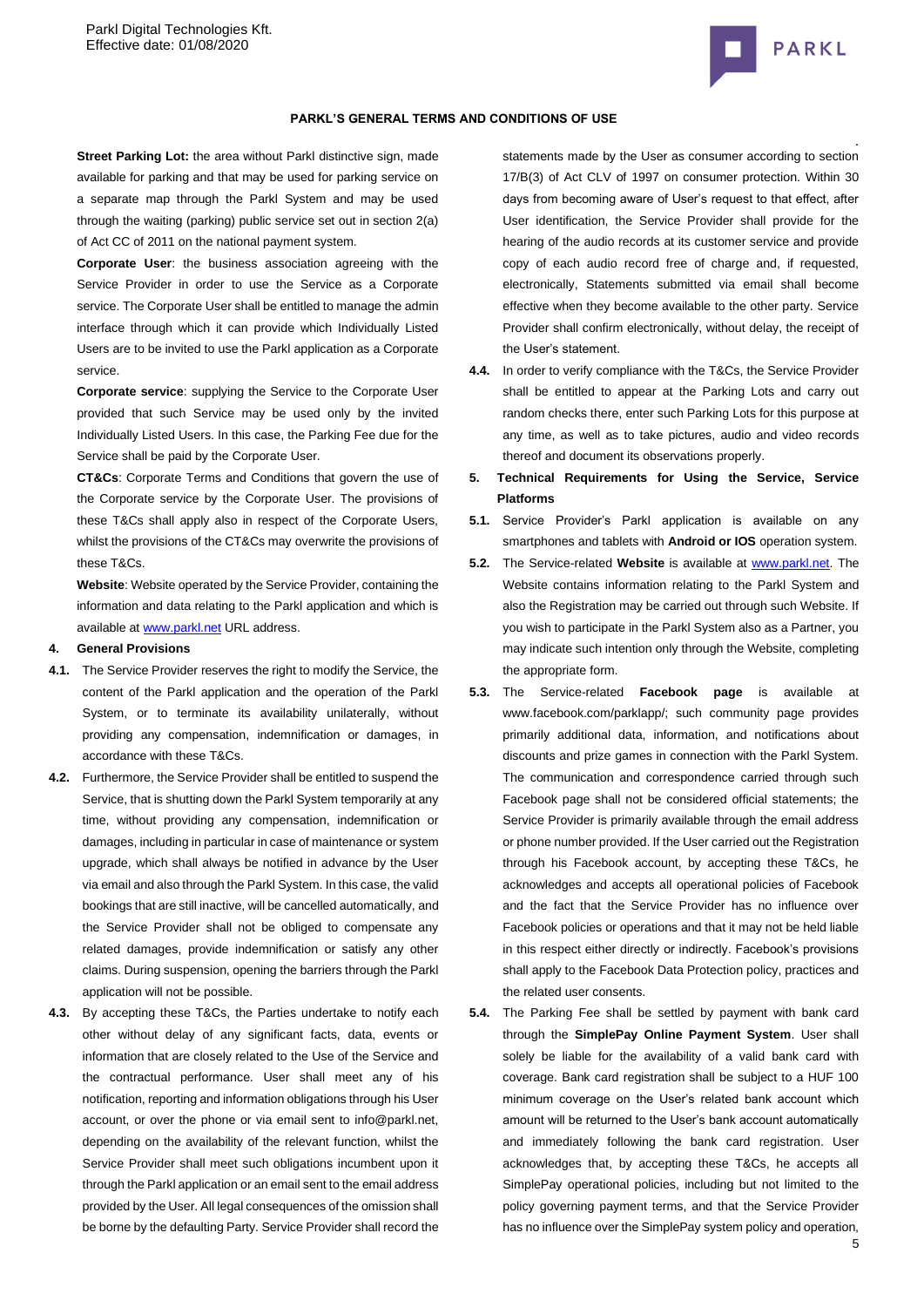

#### **PARKL'S GENERAL TERMS AND CONDITIONS OF USE**

therefore the Service Provider shall not be liable for the regular operation of such system either directly or indirectly. SimplePay's provisions shall apply to the SimplePay Data Protection policy, practices and the related user consents. In case of use as a Corporate service, the Corporate User shall settle the Parking Fee, therefore the terms and conditions set out in this Clause shall not apply to Individually Listed Users.

### **6. Conclusion of the T&Cs**

- **6.1.** The T&Cs, that is the fixed-term framework agreement between the Service Provider and the Partner, as well as the Partner and the User shall be concluded after downloading the Parkl application, by its acceptance during Registration via the Website or as a mandatory element of Registration. This Clause shall apply to the use as a Corporate service with the difference that the conclusion of the T&Cs should follow the prior agreement between Service Provider and the Corporate User, in accordance with the CT&Cs. The T&Cs may only be accepted electronically. The Parties conclude an agreement for the use of the Parkl System electronically, through successful Registration. The agreement shall not constitute a written agreement, therefore it is not registered by the Service Provider and will not be available later. The language of the agreement is Hungarian.
- **6.2.** By accepting the T&Cs, the User acquires the right to use the Service and the Parkl System under an Individual Agreement where requested.
- **6.3.** It is in the very nature of the Parkl System, that its use is necessarily subject to the User possessing a Passenger Car in compliance with the laws, as well as a driving license, registration certificate, mandatory insurance and the technical conditions necessary for its intended use; User shall warrant the fulfilment of such conditions and shall be solely liable therefor. Service Provider excludes its liability for any damage due to the unlawful use of the Passenger Car.
- **6.4.** The personal, invoicing and other User-related data that are supplied during registration and afterwards, are required for using the Service and concluding the Individual Agreement, as well as they are essential for communication between the Parties. User shall always ascertain and provide for the correctness, completeness, effectiveness, validity, update and correction of the data provided by the User in the Parkl application; the User shall solely be liable for such data and all legal consequences deriving from or related, in any manner, to the failure to do so, shall be borne only by the User. Until any notice to the contrary, the data recorded in the Parkl System shall be considered effective.
- **6.5.** User undertakes and under the penalty of perjury, he declares expressly that the personal and invoicing data and the data supplied by him to the Service Provider in any manner during the use of the Parkl System relate to him, are real and correct and that they do not violate any rights and lawful interests of the Service Provider or of any third parties. If the Service Provider

becomes aware or if it is probable that the data supplied by the User are not or a part thereof are not true, precise, complete or contain elements that are otherwise unlawful or contrary to the agreement, it shall be entitled to refuse the supply of the Service and apply further legal consequences in accordance with the provisions of these T&Cs and the applicable laws.

**6.6.** Service Provider shall be entitled to verify the correctness and truth of the data provided in the User account, as well as the conditions necessary for using the Service, at any time. Upon Service Provider's written notice, User shall present the supporting documents at Service Provider's customer service within a reasonable time period not exceeding 30 days. Should the User fail to do so, that is if the User fails to confirm the existence and validity of the documents requested or if such documents are found to be unlawful, the Service Provider shall be entitled to terminate the supply of the Service for the User and delete User's entitlement without any further motivation, provision of damages, indemnification or any other compensation, and it shall take the necessary legal steps in respect of the given User where this is provided by law.

#### **7. Conclusion of the Individual Agreement**

- **7.1.** By accepting these T&Cs, the Parties acknowledge that the Individual Agreement is entered into by and between the Partner and the User for a fixed term corresponding to the period necessary for the single use of the Service, upon User's initiative taken through the booking or upon opening of the Barrier for the purposes of parking in a General Parking Lot or, in case of a Street Parking Lot, upon the User starting the parking operation in the Parkl application.
- **7.2.** An agreement for the use of the Service is entered into by and between the User and the Partner electronically, through the T&Cs, upon successful booking or opening of the Barrier for the purposes of parking in the General Parking Lot, or starting the parking in a Street Parking Lot via the Parkl application. The Individual Agreement shall not constitute a written agreement, therefore it is not registered by the Partner or the Service Provider and will not be available later. The language of the agreement is Hungarian.
- **7.3.** The conclusion date and the effective date of the Individual Agreement is the day when the Designated Parking Lot is booked validly through the Parkl application or the Barrier is opened for the purposes of parking in the General Parking Lot or, the parking in a Street Parking Lot is started through the Parkl application. The User who books a Designated Parking Lot by using the Parkl or who uses a General Parking Lot or a Street Parking Lot, shall be considered a Partner's customer upon conclusion of the Individual Agreement.
- **7.4.** The Individual Agreement may only be concluded personally by a natural person with the capacity to act. By concluding the Individual Agreement, the User declares and acknowledges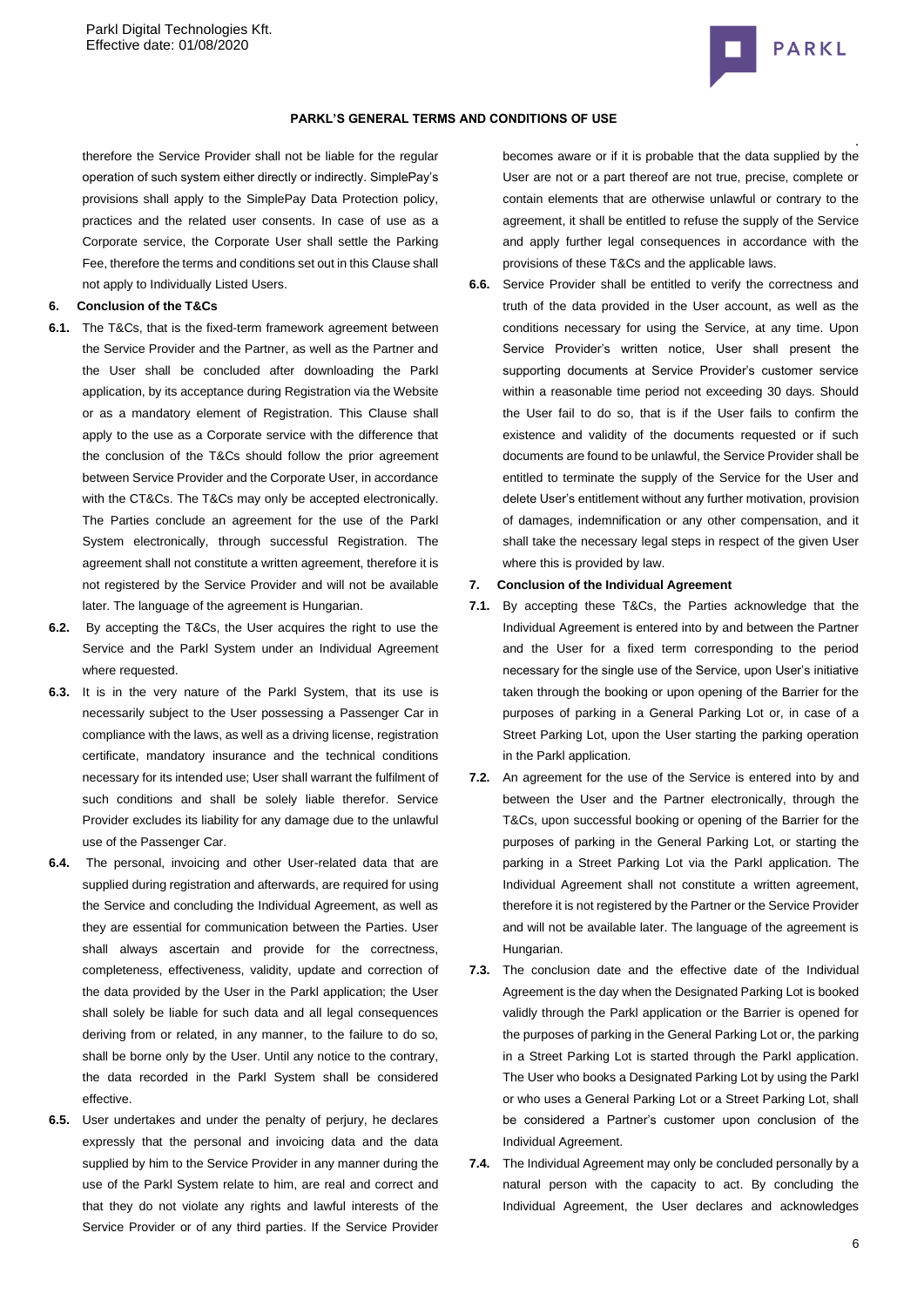

under penalty of perjury that he has full capacity to act and legal capacity.

- **7.5.** In case if the registered User or the actual manager of the Parkl application and the driver of the Passenger Car are different persons, by using the Service, the User and the real driver of the Passenger Car expressly acknowledge by conduct that the actual driver shall be entitled to use the Service in the User's place and name and that such actual driver has an express authorisation from the User to do so. Parties acknowledge that any actions relating to or connected with the Service used during the Parking Period shall be deemed to be an action by the User provided that the User and the actual driver of the Passenger Car shall be liable jointly and severally for all activities carried out with the Passenger Car during the Parking Period, relating thereto or connected with the use of the Service in any manner, as well as for the performance of all obligations and circumstances set out in the T&Cs.
- **7.6.** Parkl reserves the right to contact the User at any time during the term of the Individual Agreement; in such case, the User shall cooperate with the Service Provider and provide it with the information and data requested without delay. In case of failure to do so, the User shall solely be liable for all legal consequences.

# **8. Use of the Parkl System**

#### <span id="page-6-0"></span>**8.1. Registration**

- **8.1.1.** The Service supplied by the Parkl System is available to all those persons who download the Parkl application and, by Registration, accept all the provisions of these T&Cs and consent to the data processing carried out in accordance with the Data Protection policy. Through the different online interfaces, visitors can find the Parkl application in three main ways: Through the Website, Facebook advertisement or Instagram advertisement.
- **8.1.2. Without Registration or full Registration**, visitors may use the "TRIAL" mode in which all functions are available; e.g. they shall view the description about Parkl's operation, browse the Map, but they cannot initiate any parking operations, that is they cannot conclude the Individual Agreement. Registration or log-in is possible by clicking on the "SETTINGS" tab.
- **8.1.3.** Registration may be carried out in two ways:

- **direct Registration** by pressing the "REGISTRATION" button through the main screen. First, an email address and a password shall be provided for the purposes of Registration. The first phase of Registration will not be closed until the mandatory fields are not filled in by the User completely and properly.

- **Facebook Connect**: by log-in through the personal Facebook user account. This registration method is available for those who have registered on [www.facebook.com](http://www.facebook.com/) website. From the Registration screen, it is possible to go to the "REGISTRATION WITH

. FACEBOOK" screen where Registration is carried out with the email address and password used on such community page. User expressly acknowledges that if he deletes his Facebook user account from that community page, the Parkl System will remain accessible until logout from such page; after that the Parkl User account cannot be accessed. The User account, however, shall not be considered deleted; deletion of such account shall always be requested separately from the Service Provider under these T&Cs.

- **Apple ID connect**: Apple service users, i.e. the IOS operating system users can register by signing into their personal Apple ID account. Accordingly, the preconditions of the registration are an extant Apple ID account and a running IOS operating system on the device. The User has the possibility to move on from the registration platform to the "REGISTRATION WITH APPLE ID" platform, where the User can registrate with an e-mail and a password. The User specifically acknowledge that if the User delete his/her Apple ID account then after that the Parkl system will only be accesible until the User log out. However, the user account is not deleted automatically, the User shall ask the deletion from the Service Provider in accordance with the GTC.

- **8.1.4.** The email address may not be modified subsequently, therefore the User shall solely be responsible for the validity thereof and shall maintain the relevant mailbox. Service Provider shall not be liable for the legal consequences deriving from the deactivation, termination or inaccessibility, for any other reasons, of the mailbox belonging to the email address provided. If the Service Provider becomes aware that the email address recorded by the User is inactive or invalid, it shall be entitled to deactivate or delete the given User. Each email address may only be used once for Registration, therefore the system warns the visitor where Registration has already been made with the given email address.
- **8.1.5.** The password provided shall meet the following requirements: minimum length of five characters.
- **8.1.6.** After providing the email address and the password correctly, the User may go to the next screen where the first name, family name, the license plate number of the vehicle and the phone number shall be provided, as well as these T&Cs shall be accepted and an express consent is to be given to the Data Protection policy; after that the User account is created, but Registration is not complete yet. Registration is completed only after verification of the phone number and the email address, as well as the bank card registered.
- **8.1.7.** The next step is to confirm the four-digit verification code contained in the system message sent to the phone number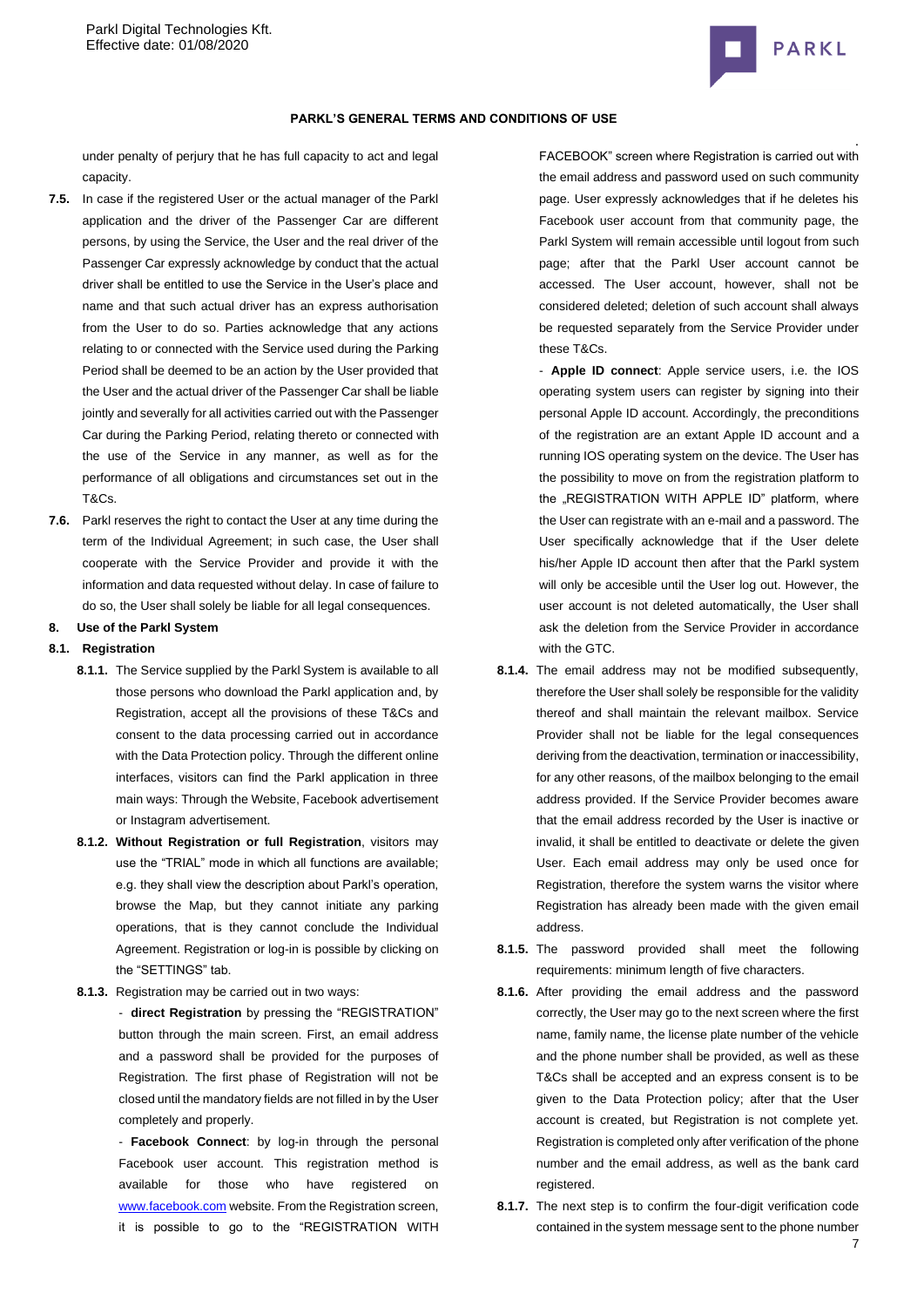

## **PARKL'S GENERAL TERMS AND CONDITIONS OF USE**

provided, which step may be left out, but without that no Individual Agreements may be concluded thus the Registration remains incomplete. In case of errors, a new code may be requested on the screen. If, during the Registration, the User omits such step, then he may perform such step in the "SETTINGS" menu of his User account.

- **8.1.8.** After providing the correct verification code, the User may perform the "ADD A BANK CARD" step, which may be left out, but without that no Individual Agreements may be concluded, thus the Registration remains incomplete. When providing the bank card data, the system navigates the User through to the own interface of the SimplePay Online Payment System. The User may register only bank cards holding his name in the system and the User shall always solely be liable therefor. During the bank card registration, the bank card number, the name indicated on the bank card, the expiry date and the three-digit CVC code on the back of the bank card shall be provided. If the User clicks on the "PAYMENT WITH CARD REGISTRATION" button, the system debits HUF 100 to the User's bank card and returns such amount to the User immediately. Following that, the correctness and truth of the bank card data are verified. The obligation to register the bank card applies also to the Individually Listed Users, having regard to the potential private use of the Service or the Service Provider's different rights to sanction under these T&Cs.
- **8.1.9.** After verifying the correctness and truth of the bank card data, the Parkl application indicates on the screen that the Registration has been successful and the main screen of the Parkl application appears.
- **8.1.10.**In the last step of full Registration, the email address given by the User is verified through a link received in a message from the Service Provider and indicating the success of Registration. The email address verification may be left out, but without that no Individual Agreements may be concluded thus the Registration remains incomplete. If, during the Registration, the User omits such step, then he may perform such step in the "SETTINGS" menu of his User account.
- **8.1.11.**The invoicing data shall not be provided necessarily for full Registration, but they may be provided in the "PAYMENT" menu of User account. In case of parking initiated by an Individually Listed User, the Corporate User's invoicing data shall be provided automatically if the fee is to be borne by the Corporate User.
- **8.1.12.**In case of using a Corporate service, the registration process is not closed in this step as the Individually Listed User received an individual invitation to the Parkl application and by activating such application during the use of the Service, such Individually Listed User may select

the payment method "at the Corporate User's cost" when settling the Parking Fee.

**8.1.13.**Following full and successful Registration, the User shall be entitled to use the Parkl System as a driver.

#### **8.2. User Account**

- **8.2.1.** Following a successful and full Registration, the User may log in and use the Parkl at any time with the email address and the password provided. If the password has been forgotten, the Parkl application provides for sending a password reminder via email. In this case, after clicking on the "PASSWORD FORGOTTEN" button and providing the email address, the User will receive and email containing the link on which a new password may be provided.
- **8.2.2.** The User shall be liable for and solely obliged to keep the secrecy of the User account and the related password. User expressly assumes liability for all of his activities carried out in connection with or through his User account. User shall notify the Service Provider without delay of any unauthorised access, use of his User account or other actions against the security.
- **8.2.3.** The menu items available in the User account created through Registration are "SEARCH", "MY PARKINGS", "MY CHARGINGS" and "SETTINGS".
	- Through the use of the "SEARCH" menu, the Parkl System allows the User to select the Parking Lot according to his destination and to view the details of the Parking Lot by clicking on it.
	- The "MY PARKINGS" menu contains the previous and currently active parking operations.
	- The "MY CHARGINGS" menu contains the details of the chargers used in each location (opening hours, availability and type of cables, whether it is free, connections, performance), as well as the measured performance of each charging, beginning and ending of the charging, the cause of shutdown, as well as the consideration to be paid and whether the payment is settled or pending.
	- In the "SETTINGS" menu, the "PERSONAL" data may be modified (except for the email address) and the settings related to "PAYMENT" may be carried out. The "VOUCHERS" tab contains the actual voucher offers or the User may also record in the system if he has a voucher code. In the "CARS" tab, the Passenger Cars recorded in the system may be managed. The "NAME CARD" menu contains further options like the help, the Parkl's Facebook page and Website, as well as the version number of the Parkl application. From this menu, the "LEGAL DISCLAIMER" containing also these T&Cs, as well as the Data Protection policy may be reached. Logging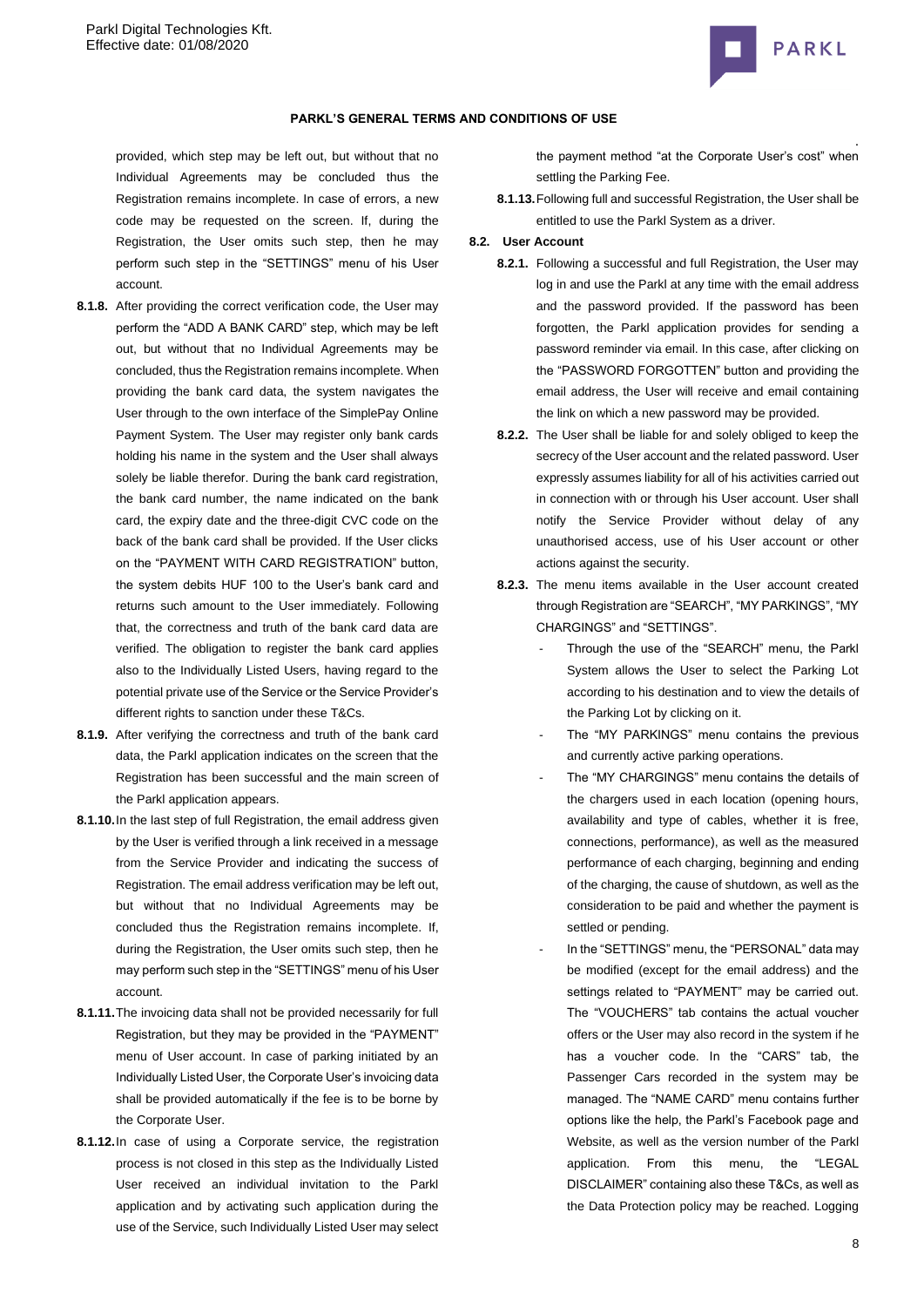

out from the Parkl application is also possible in this menu ("LOGOUT").

**8.2.4.** The license plate numbers of the given Passenger Cars are visible in the "CARS" tab. The Parkl System may only be used with Passenger Cars having license plate numbers registered in the Parkl System. If the User wishes to register more than one Passenger Car, he may carry out such registration in this menu only following valid and full Registration. The Passenger Cars previously recorded in the Parkl System may be deleted in this menu. The Passenger Car with the same license plate number may be registered by more than one User, but only one valid booking may be submitted or only one Parking Period may be started simultaneously for the same Passenger Car. In case of conflict between the Parking Periods, the booking concerning the parking that has really been started, shall be deemed valid, whilst the other booking shall be considered as cancelled automatically.

> In the "CARS" tab, the "INSTANT PARKING" function may be set, which function makes easier and quicker the parking for a car with a specific license plate number in the manner that when the Passenger Car arrives to the Barrier, its license plate number is read by a camera and it is checked whether it is included as a User entitled to avail of the instant parking service. The identification of the license plate numbers are happening with the help of the cameras, they identify all the arrival vehicle's license plate numbers and in case of the recognized license plate number is checked up with a User's license plate number who mobilise the instant parking service, then the Barrier automatically opens. If the system grants the authorisation to the User, the Barrier is opened, and the Parking Period begins.

> If the Instant parking function is used, only one User may have such function activated in respect of the same license plate number.

- **8.2.5.** User expressly declares that if he is not the operator of the Passenger Car(s) registered in the Parkl System, the Parkl System is used with the operator's express authorisation, consent and agreement. In this case, the User and the operator shall be liable jointly and severally for complying with the rules concerning the use of the Parkl System and for all legal consequences arising from the infringement thereof.
- **8.2.6.** By clicking on the "PAYMENT' tab, additional bank cards may be recorded in the system and the previously recorded bank cards may be deleted. In addition, invoicing may be requested; upon selecting such option, the fields of data necessary for invoicing appear. Such fields are the company name, tax number, registered seat, as well as the name and permanent address in case of a natural person.

. More than one bank card may be registered in the system; of those registered bank cards, the default bank card shall be selected, meaning the bank card from which the Parking Fee is deducted automatically upon expiry of the Parking Period. Any registered bank card may be deleted, but one default bank card shall always remain. The Parkl System does not allow for deleting the last bank card, except if a new bank card is recorded simultaneously. The default bank card set for the given parking operation cannot be deleted during the active parking period and until payment of the service fee due, but unsettled, during the actual payment delay. The provisions of this Clause shall apply in respect of the Individually Listed Users with the difference that the Parking Fee may be settled also at the Corporate User's cost by selecting the appropriate payment method in the Parkl application. Payment at the Corporate User's cost may be indicated as the default payment method in the "PAYMENT" tab, by moving the slide button next to the text "Use of the Services at the [...] company's cost".

- **8.2.7.** In accordance with Clause 11, the User Account may be deactivated, deleted by the Service Provider or the User may be banned from the Parkl System. Furthermore, the Service Provider shall be entitled to delete the User Account if it has not used the Service for an uninterrupted period exceeding two calendar years.
- **8.2.8.** By deleting the Parkl application from a smart device, the User's User account will not cease to exist, that is it is not deleted. If the User wishes to have his User Account deleted, he shall send an email to help@parkl.net; he cannot delete the User Account directly. Service Provider shall always examine the deletion request without delay and grant such request in accordance with the laws and the Data Protection policy, except where it is obliged to decline the request.

#### **8.3. Searching for Parking Lots**

- **8.3.1.** After Registration or log-in, the "SEARCH" window including the Map is displayed as the first step of use of the Parkl System. By clicking on the icon placed in the upper right corner, the User may switch between the "Parking lot map" and the "Street map" icon view. By clicking on the "What is your destination?" field, the User may search among the Parking Lots available at destination. An address may be searched manually in the Map or by giving the address; in this latter case, the Parking Lots located in the 1.5 km radius of the relevant zone will be highlighted on the "Parking lot map". By clicking on the lightning icon placed in the bottom right corner, the User may find whether the given Parking Lot is equipped with an electricity charger.
- **8.3.2.** The Parking Lots that are available at the given time, are indicated with black colour on the map, whilst the locations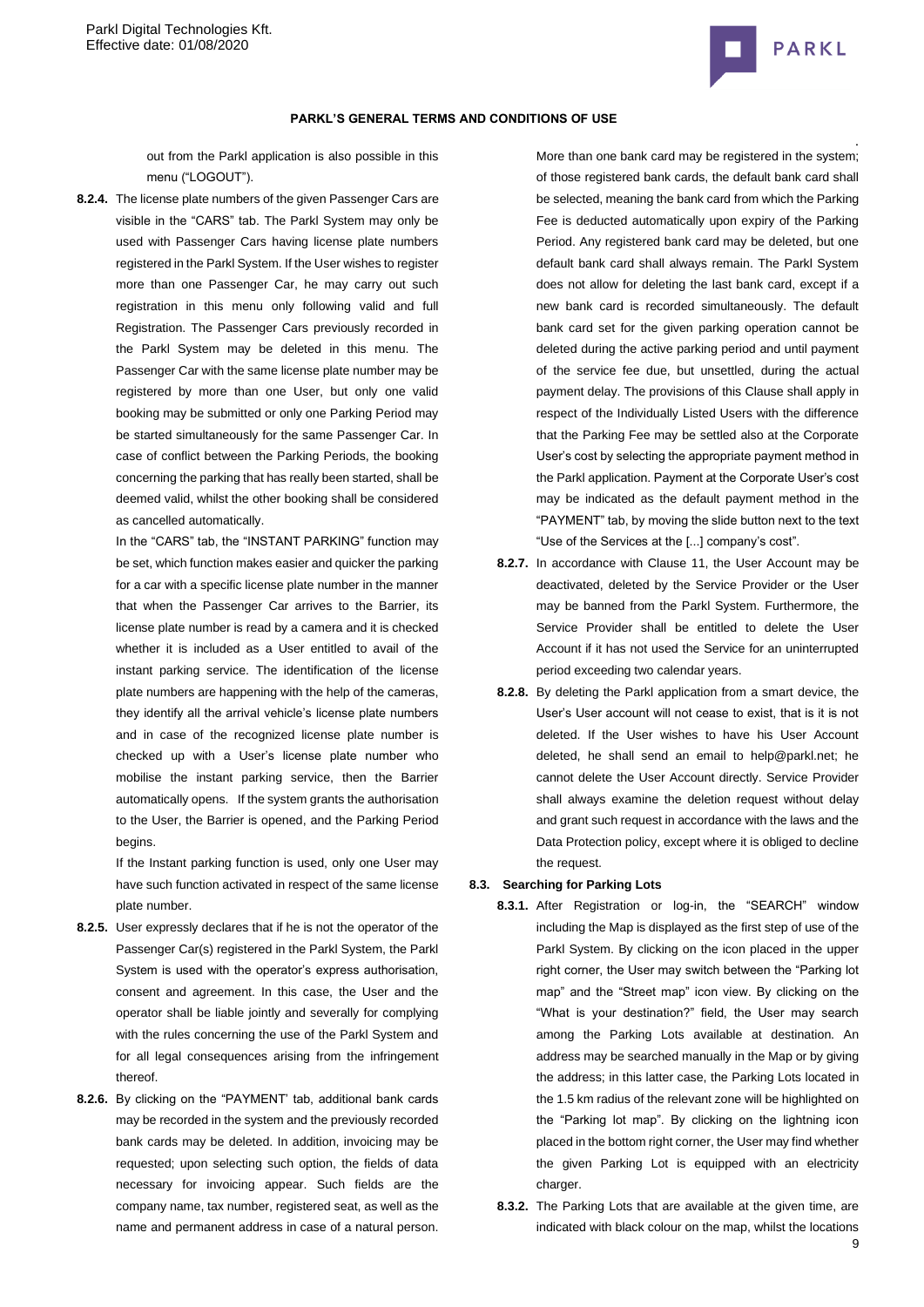

that are fully booked or which do not operate for any reason at the given time are indicated with grey colour.

- **8.3.3.** After selecting an available Parking Lot, the User may view the datasheet of the given Parking Lot where he can see the name, photo, exact address of the selected Parking Lot and the Parking Fee to be paid for one-hour Parking Period. Furthermore, the User may view the opening hours of the given Parking Lot, the description of the parking area is displayed containing the technical details of the given Parking Lot, and the availability of an electricity charger and camera surveillance may also appear as extra services.
- **8.3.4.** In case of General Parking Lots, the Parkl System does not provide for prior booking of such General Parking Lots, therefore the Service Provider does not guarantee that another user will not occupy the given Parking Lot after its selection by the User and before the real beginning of the parking operation by such User.
- **8.3.5.** The Designated Parking Lots may be available only on specific locations, depending on the Partner's individual decisions and such Designated Parking Lots are always indicated by the Service Provider in the Parkl application.
- **8.3.6.** In order to book a Designated Parking Lot, the User shall select the licensing plate number of the actual Passenger Car in the "CARS" menu, because such Designated Parking Lot may only be used with the selected Passenger Car. If the User enters the license plate number erroneously, he may correct it only by cancelling the booking and initiating a new booking. The Designated Parking Lot may be booked by clicking on the "BOOKING" icon, whereby the Individual Agreement is created and is displayed also on the main screen in the "MY BOOKINGS" menu. The Service Provider will not send a specific notification about the booking which may always be monitored in the Parkl application.
- **8.3.7.** The "MY BOOKINGS" menu contains all former and future bookings initiated by the User, the address of the Parking Lot, the "TIME LEFT" until the beginning of the Parking Period; he may open the Barrier or the Parking Inhibitor and cancel the booking in this menu. Furthermore, the starting time of the relevant booking and the expected time of leave, the Parking Fee payable and the reminder are also displayed.
- **8.3.8.** User may modify his valid bookings in the Parkl System only in respect of the Parking Period; the starting time of the Parking Period may only be modified before its beginning, whilst the end of the Parking Period may be modified during the entire active Parking Period. If the User wishes to finish the Parking Period earlier and thereby close the active parking operation, the Parking Period ends automatically upon leaving the Designated Parking Lot with the Passenger Car through the opened Gate even where the

. booking was for a longer time period. If the User wishes to extend the Parking Period, he may do so only during the active Parking Period through the Parkl application. If the User wishes to change the location of the Designated Parking Lot after booking, he may do so only by cancelling the booking and initiating a new booking and only before the beginning of the Parking Period. The selection of a new Designated Parking Lot after beginning of the Parking Period constitutes a new booking subject to additional fee payment obligation.

- **8.3.9.** The User shall be entitled to cancel his booking before the beginning of the Parking Period or, if the User failed to appear at the Designated Parking Lot, also during the active and pending Parking Period, however, he acknowledges that in case of "CANCELLING THE BOOKING" if such cancellation is made within not more than 10 minutes before the beginning of the Parking Period or within 15 minutes after the beginning of the Parking Period, more than three times in a calendar month, starting from the fourth cancelled booking of the relevant month, the Service Provider shall be entitled to deduct half of the Parking Fee set in advance for the cancelled parking operation without any notice.
- **8.3.10.**If the User fails to start the parking operation within 15 minutes after beginning of the booked period, the Service Provider shall be entitled to cancel the User's booking and make the given Parking Lot available for another User, as well as to deduct half of the Parking Fee set in advance for the given parking operation without any notice. In such case, the Service Provider shall not be liable to provide the User with any damages, compensation or indemnification.
- **8.3.11.**If the User fails to appear at the booked Designated Parking Lot during the Parking Period and he also fails to cancel his booking, he will still have to pay the full amount of the Parking Fee to the Service Provider.
- **8.3.12.**The Service Provider reserves the right to cancel a booking of the given Designated Parking Lot for any reason and at any time or make a Parking Lot unavailable, that is indicated with grey colour in the Parkl System, not including the pending and active parking operations, subject to notifying the User thereof without delay, and without being obliged to provide any damages, compensation or other obligations. In such case, the "cancelled" status and the cancellation date are displayed next to the given booking in the User account. Of course, in this case the User shall not be obliged to pay the Parking Fee.
- **8.3.13.**As a result of the search carried out according to Subclause 8.3.1, the Parking Zones of the given address and the Parking Zones surrounding it are displayed in the "Street map" view. In case of Street Parking Lots, the free parking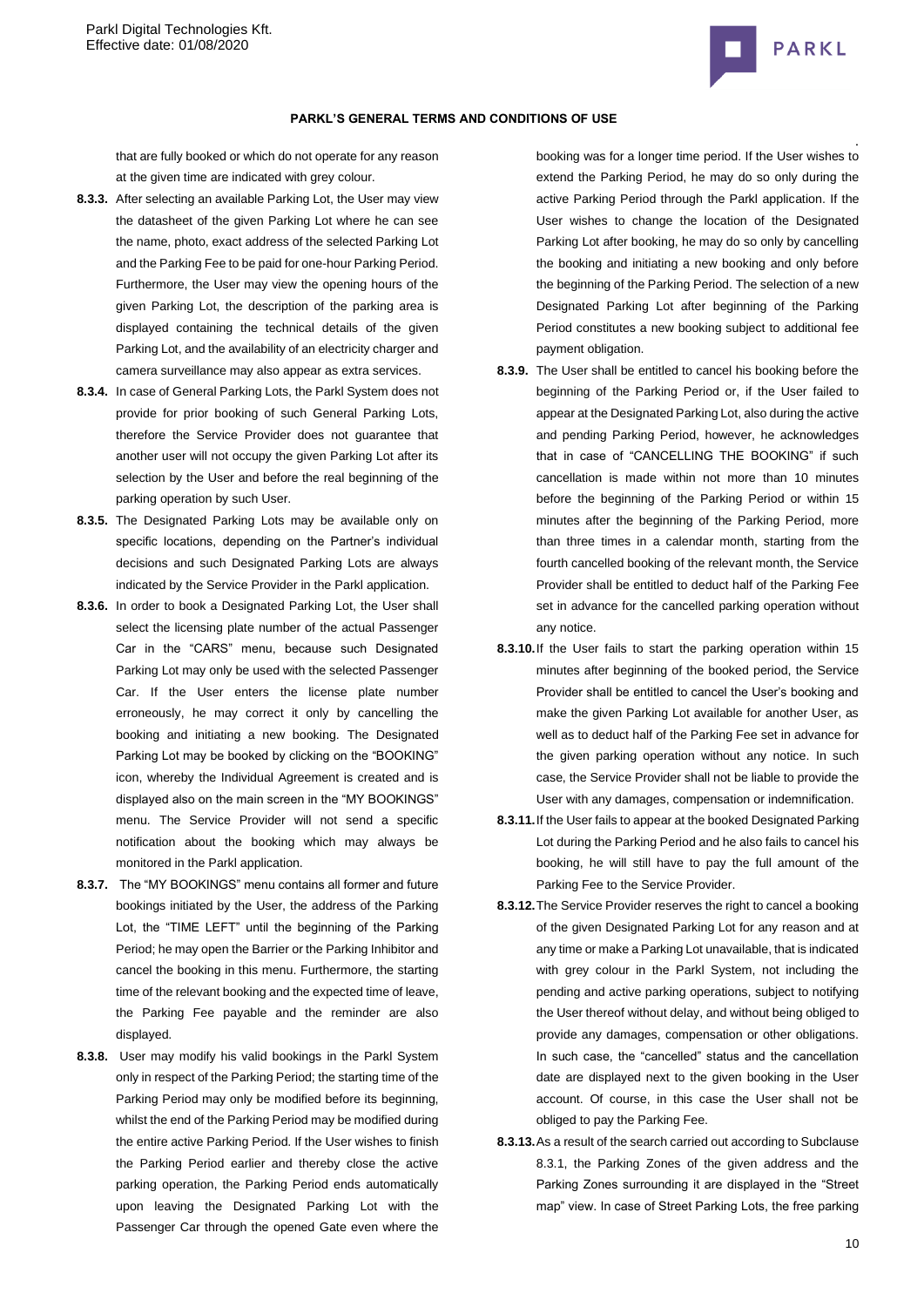

lots are not displayed, and the User may park anywhere in the relevant Zone, observing the Road Traffic Rules.

## <span id="page-10-0"></span>**8.4. Parking**

- **8.4.1.** If there are free Parking Lots, a General Parking Lot selected by him or, depending on the location, a Designated Parking Lot through valid booking shall be provided for the User; the User shall be entitled to drive in such Parking Lot with the Passenger Car indicated for the relevant parking in the Parkl application, manage the Barrier or Parking Inhibitor and park his Passenger Car in accordance with this Subclause [8.4.](#page-10-0) If the User wishes to use a General Parking Lot, he may do so by staying with his Passenger Car set for the given parking operation directly in front of the closed Barrier, opening the Barrier through the Parkl System.
- **8.4.2.** The Parking Period is indicated by a counter on the screen of the Parkl application from the opening of the Barrier or another kind of Gate.
- **8.4.3.** User may control the parking in the Parkl application only through his User account and he may control only one parking operation at a time with the same User account. Otherwise, the Service Provider shall be entitled to refuse the supply of the Service in respect of the additional active bookings for the same period.
- **8.4.4.** After his arrival at the site, the User shall be able to manage the Barrier or other kind of Gate of the Parking Lot through the Parkl application, by pressing the "GATE OPENING" button. Before that, the User cannot open the Barrier or the Parking Inhibitor. In case of Corporate service, the Individually Listed Users may select the payment at the Corporate User's cost method, by moving the slide button next to the text "Use of the Services at the [...] company's cost", even right before the opening of the Barrier or other kind of Gate or before commencing the parking operation.
- **8.4.5.** The opening of the Barrier or other kind of Gate is not always subject to a range, therefore the User shall solely be liable for opening the Barrier or the Parking Inhibitor only when he really arrived at the given Parking Lot. In certain locations, if the User does not stop his Passenger Car closely enough to the Barrier, the Parkl application warns him to that effect and the Barrier does not open.
- **8.4.6.** In case of parking in a General Parking Lot, the Barrier can be opened through the Parkl application when the User arrives to such Barrier. If the Instant parking function is active, the Barrier will open only where the license plate number of the Passenger Car arriving at the Barrier corresponds to the license plate number recorded in the Parkl System.
- **8.4.7.** At the Designated Parking Lots equipped by few Barriers, including where more than one Barrier secures the area of the parking lots, the Parkl application may request the User

. to digit the code visible on the Barrier or to go to the given Barrier in order to drive in the Parking Lot. The User shall choose among the options offered to him the Barrier code visible to him, thereby confirming that he stays in the right place. If the Parkl application does not request the User to digit the Barrier code or there is a Designated Parking Lot equipped with a Parking Inhibitor, the User shall be obliged to and solely be liable for ascertaining that he stays in the place indicated in his booking.

- **8.4.8.** The Service Provider shall not be held liable either directly or indirectly if a third person stays in the Parking Lot for any reason and does not leave such parking lot, and if the User does not use the Parkl System in accordance with the provisions of these T&Cs for any reason, including where he stays at the wrong place, cannot drive in the Parking Lot or fails to leave it following the expiry of the Parking Period.
- **8.4.9.** The Service Provider shall not be liable in any case for the availability and proper condition of the Parking Lot or whether is has the appropriate parameters in the relevant car park.
- **8.4.10.**If a Corporate service is availed of, the Service Provider shall not be liable in any case for whether the Individually Listed User parks his Passenger Car at the Corporate User's cost, in the parking lot or parking period authorised under the individual agreement between them. If the Individually Listed User parks his Passenger Car in a parking lot or parking period that is not available under a Corporate service, the Corporate User shall still pay the costs of such parking to the Service Provider. The Corporate User and the Individually Listed User shall settle their disputes arising in relation thereto.
- **8.4.11.**If the Individually Listed User finds out during the pending parking operation that he parks his Passenger Car in a parking lot or parking period not authorised by the Corporate User, he shall opt for the payment method at his own cost after finishing the parking operation. The costs arising due to the erroneous choice shall be borne by the Individually Listed User who shall not pass such costs onto the Service Provider or the Corporate User in any case; otherwise the previous Clause shall apply to the Parties' disputes.
- **8.4.12.**By opening the Barrier or other kind of Gate, the User may park in the Designated Parking Lot and keep his Passenger Car there until the end of the booked time or until a valid drive-out from the General Parking Lot; this is the active parking period. One Individual Agreement gives entitlement to one-time entry, therefore the User shall not be entitled to multiple drive-in and drive-out during the active parking period. The counter on the "PARKING IN COURSE" screen shows to the User the parking period actually lapsed; on this screen, in case of any problem, the User may request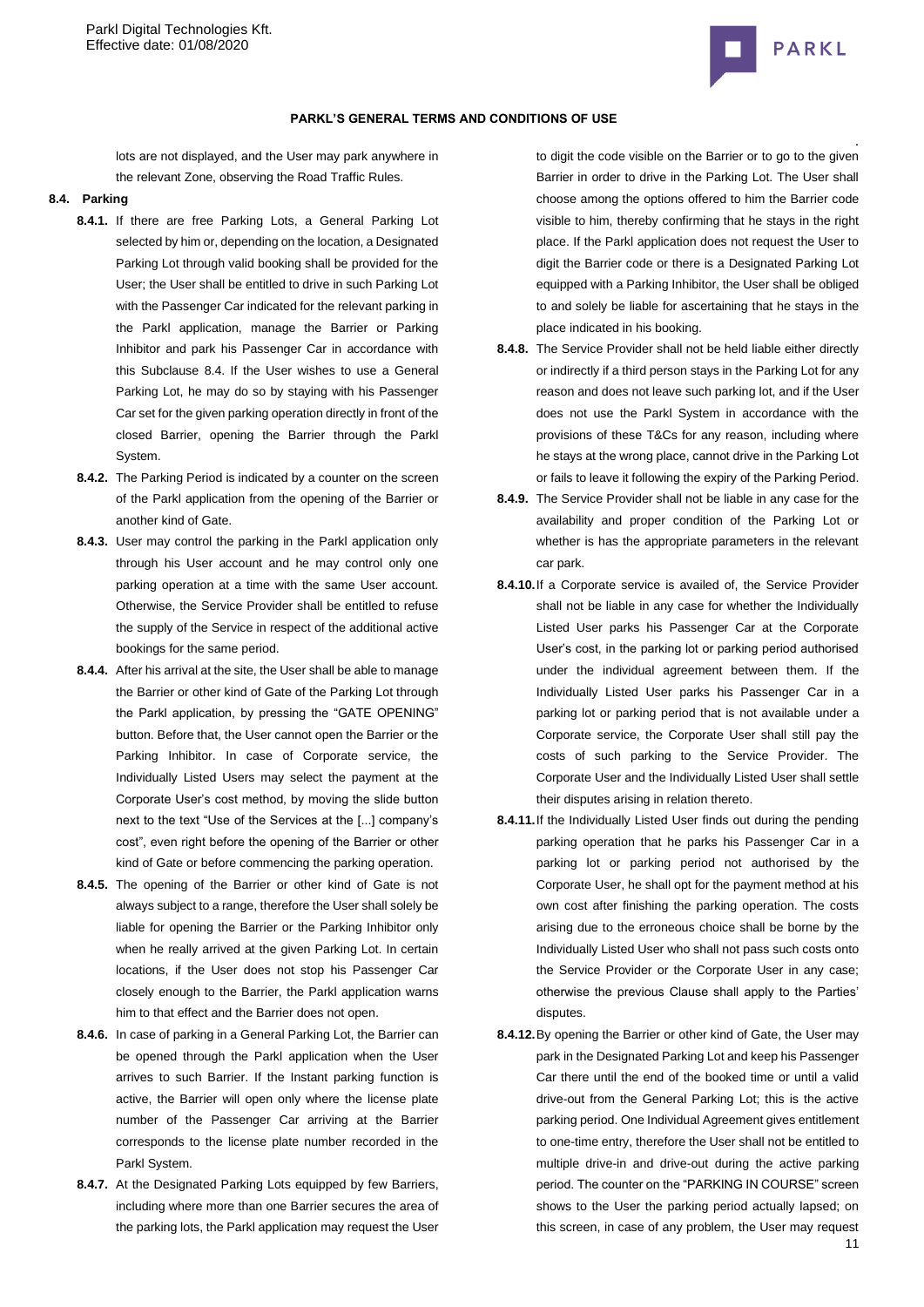

### **PARKL'S GENERAL TERMS AND CONDITIONS OF USE**

assistance by reading the FAQ o dialling the customer service number directly from the Parkl application.

- **8.4.13.**During the active parking period, only the User shall be entitled to use the Parking Lot; during this period neither other Users, nor the Partner or the Service Provider shall be entitled to stay in the Parking Lot, except that the Service Provider and the Partner shall have the right to remove and control any malfunctioning.
- **8.4.14.**During the Parking Period, the User shall fully be liable for his own activity and shall hold harmless the Parking Lot and all technical equipment relating to the Service, as well as the other vehicles staying there, any movable property and immovable property from any deterioration and damage, and it shall act with the care generally expected in the given situation and take the necessary measures in order to avoid such deterioration and damage.
- **8.4.15.**User shall not transform or cause to transform the Parking Lot in any manner.
- **8.4.16.**The Service Provider shall use its best endeavours to ensure the proper functioning of the infrastructure related to the Parkl System (including in particular Barriers, Parking Inhibitors, Opening Mechanisms) and that they are suitable for the intended use, but the Parking Lots are not subject to continuous monitoring, therefore it may happen that a mechanism was damaged or broken down during a previous use, therefore it is unsuitable for the intended use, but the Service Provider is still not aware of such condition. If the Parkl service related infrastructure is unsuitable for the intended use, the User shall not use it and he shall notify the Service Provider thereof via email or by phone without delay. User shall possibly demonstrate the reason of unsuitability for the intended use with a photo.
- **8.4.17.**In case of any technical problem of the Parkl System, a help button is available in the Parkl application, pressing which the User can receive information about the process of using the Service and can dial the Service Provider's customer service number by pressing a single button.
- **8.4.18.**Furthermore, the User shall notify the Service Provider via email or by phone and without delay of the facts and circumstances that do not affect the intended use, but which hinder the regular use, in order for the Service Provider becoming aware of the damage, abuse, littering and other damaging action and to be able to identify the person causing the damage, as well as to take the other reasonable steps under the T&Cs and the laws. User shall possibly demonstrate the reason hindering the intended use with a photo.
- **8.4.19.**If the Parking Lot is unsuitable for the intended use or if there is any other reason hindering the actual parking operation, the Service Provider shall primarily provide the User with another Parking Lot (substitute parking lot) after

the unsuitability for the intended use has been proven validly by the User. The User, however, is not obliged to use the substitute parking lot so determined. If the Service Provider cannot provide for a substitute parking lot or if such substitute parking lot is at a parking area with a different address and the substitute parking lot offered to the User in the location that is the closest to the original address or its location is not acceptable, or if the User does not accept such substitute parking lot for any other reason, the User shall leave the given parking area. The Parking Period thereby ends, and the Service Provider shall not be obliged to provide the user with any further compensation, damages, indemnification or have any other obligations visà-vis the User.

- **8.4.20.**Active parking ends validly when the User actually leaves the Parking Lot with the relevant Passenger Car in accordance with the agreement as set out in Clause [9.](#page-12-0) In case of a Designated Parking Lot, if such designation is made following the prior booking, which may also be extended by the User, the time of the actual leave shall be taken into account.
- **8.4.21.**The Parking Fee that is calculated by the Parkl System always taking into account the actual Parking Period and indicated continuously in the Parkl application, shall fall due upon closing the parking operation and will be debited automatically to the given bank card. The User gives his express consent and authorises the Service Provider to debit the parking free to his bank card without any further notice. The terms of Parking Fee payment are detailed in Claus[e 10.](#page-12-1)
- **8.4.22.**Upon closing of the parking operation, the User may rate the parking on the screen; the parking details and the amount paid by debit to the given bank card are displayed and the User will receive the payment receipt via email without delay.

## **8.5. Street Parking**

In case of parking in a Street Parking Lot, the provisions of Chapter 8.4 shall apply with the divergences set out in this Chapter.

- **8.5.1.** In case of parking in a Street Parking Lot, the Service Provider will not provide any other infrastructure (e.g. Barriers, Parking Inhibitors) in addition to the search and payment platform.
- **8.5.2.** The User shall be liable for observing the Road Traffic Rules.
- **8.5.3.** When the User arrives at the Street Parking Lot, the Parking Zone and the neighbouring Zones are displayed according to his location in the Street map view. User shall solely be liable for ascertaining that the location and the number of the Zone are appropriate.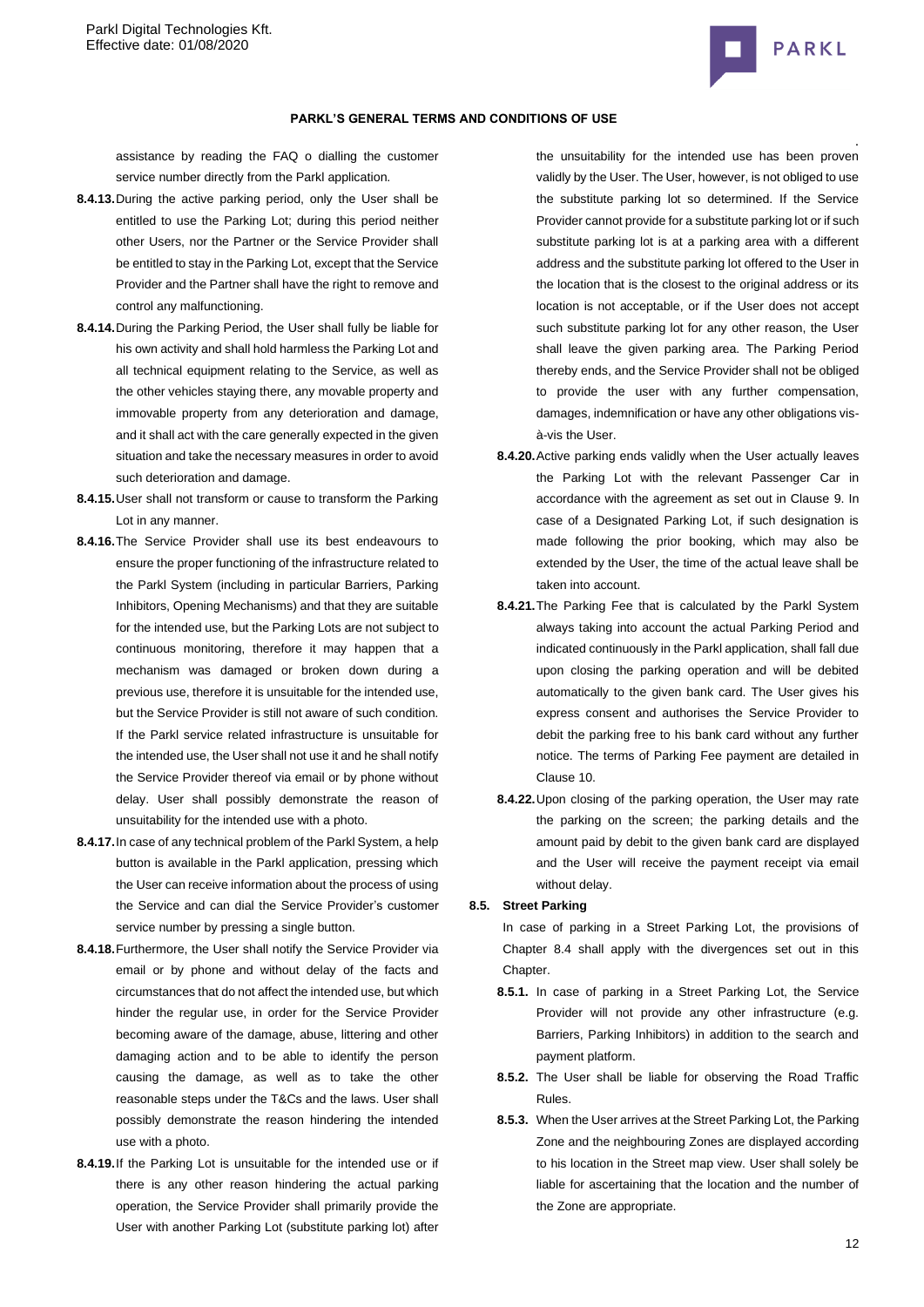

#### **PARKL'S GENERAL TERMS AND CONDITIONS OF USE**

- **8.5.4.** By clicking on the Parking Zone, the information sheet of the Zone (hereinafter referred to as the Parking zone datasheet) is displayed, containing the number and details of the zone, the hourly Parking Fee, the maximum parking period in the relevant Zone, the automatic renewal option, the payment period applicable to the Zone and the Comfort Fee.
- **8.5.5.** The Parking can be commenced by pressing the "Begin parking" text. The application sends a notification on the successful commencement. User shall ascertain that the parking operation has been commenced regularly. The User shall pay the penalty due for the failure to commence the parking operation.
- **8.5.6.** To avoid any extra costs due to the failure to end the Parking in time, the User can manually set a reminder in the app. Once set, the app would send a push notification to the user to remind him of the ongoing Parking. The reminder can be set before the start of the Parking session and can be turned off any time after the Parking is commenced.

### <span id="page-12-0"></span>**9. Leaving a Parking Lot**

- **9.1.** After finishing the parking, the User shall leave the Parking Lot regularly, in a condition suitable for the intended use, available to other Users, in an emptied, clean and rubbish-free condition, without delay and close the Parking Period through the Parkl application. The User acknowledges that in case of irregular stay, the Service Provider and the Partner will be entitled to remove the User's Passenger Car in order to ensure that other Users can use the Service in the Parking Lot without any hindrance. All costs related to the removal shall be borne by the User and are to be debited directly to the User's default bank card. Should the User fail to observe the rules applicable to the Parking Lot, hinder its intended use by other Users or other drivers and fail to leave such Parking Lot in accordance with the agreement, such conduct shall constitute a material breach of the agreement, and the Parking Fee actually payable shall be calculated for the time period during which he actually stayed with the Passenger Car there, provided that, as a general rule, twice the fee per minute of the irregular stay or twice the payment basis otherwise established by the Partner, e.g. in case of half an hour, hour-based daily, etc. based invoicing, shall be charged.
- **9.2.** User shall be entitled to determine the time of leaving the General Parking Lot or the Street Parking Lot.
- **9.3.** The User leaves the Parking Lot regularly where the User opened the Gate with the Parkl application and left the car park properly with his Passenger Car, used the Parking Lot as intended, did not cause any damage and met all of his related contractual obligations properly. In case of a Street Parking Lot, the User leaves the given Parking Lot regularly if he observes the Road Traffic Rules when leaving such Parking Lot.
- **9.4.** Should the User fail to leave the Parking Lot regularly, the Parking Period will not be closed until the lapse of the maximum 7-day

period at the latest and the Service Provider shall be entitled to claim the Parking Fee according to Subclauses 9.1 and 9.2 until regular leave, as well as, the User shall bear the risks and the liability for damage until that time according to the T&Cs. In case of such failure in a Street Parking Lot, the penalty rate that may be imposed by the competent authorities under the applicable laws shall apply; the Service Provider does not claim any related consideration from the User.

- **9.5.** If the Gate cannot be closed regularly due to deterioration or damage, the User shall notify the Service Provider by phone or via email without delay and wait for the Service Provider's action, except in case of personal injury requiring immediate medical assistance. Otherwise, the risk of when the Parking Period will actually be closed in the Parkl System shall be borne by the User.
- **9.6.** In case of street parking, the Service Provider informs the User about the expiry of the maximum parking period applicable to the given Parking Zone through the Parkl application. The User shall always be liable for any necessary restart thereof; such restart may be carried out manually or automatically if it has been set expressly and previously by the User in the Parkl application.
- <span id="page-12-1"></span>**10. Service Fee: Parking Fee**
- **10.1.** User shall pay a Parking Fee in consideration for the Service intermediated by the Service Provider. In relation to each Parking Lot, the Parking Fee shall always be invoiced on the basis of a calculation that is generally minute-based or it has another basis, e.g. half an hour, hour-based daily or dynamic daily (fee changing on a daily basis), etc. provided by the Partner in advance.
- **10.2.** In case of Street Parking Lots, the Parking Fee shall be calculated on a basis other than the basis set in Subclause 10.1; it shall always be invoiced on the basis of
	- a) the statutory minimum parking fee based on the Parking Zone, corresponding to the parking lot, or
	- b) the statutory minimum parking fee corresponding to the parking period and location.
- **10.3.** The Partner shall always be entitled to set the parking fees; the Service Provider shall not be responsible for setting the parking fees and the rates of such fees. The Service Provider shall not be entitled to modify the fees set by the Partner unilaterally. Partner shall always be entitled to change the fees applicable by it unilaterally; the Service Provider as intermediary shall not be liable in that respect. Any fee changes shall be valid only for the future, subject to prior notification of the User, following the update of the fees applicable to the Parking Lot and its acknowledgement by the User through the subsequent conclusion of an Individual Agreement, and it shall not affect the pending parking operations.
- **10.4.** Except in case of Street Parking Lots, the first 10 minutes of the Parking Period is always free of charge; the User may use the Parking Lot within the first 10 minutes free of charge, but it shall also leave it by the  $10<sup>th</sup>$  minute. If he fails to do so, the Parking Fee shall be calculated from the  $11<sup>th</sup>$  minute, but retroactively to the beginning of the Parking Period. In case of Street Parking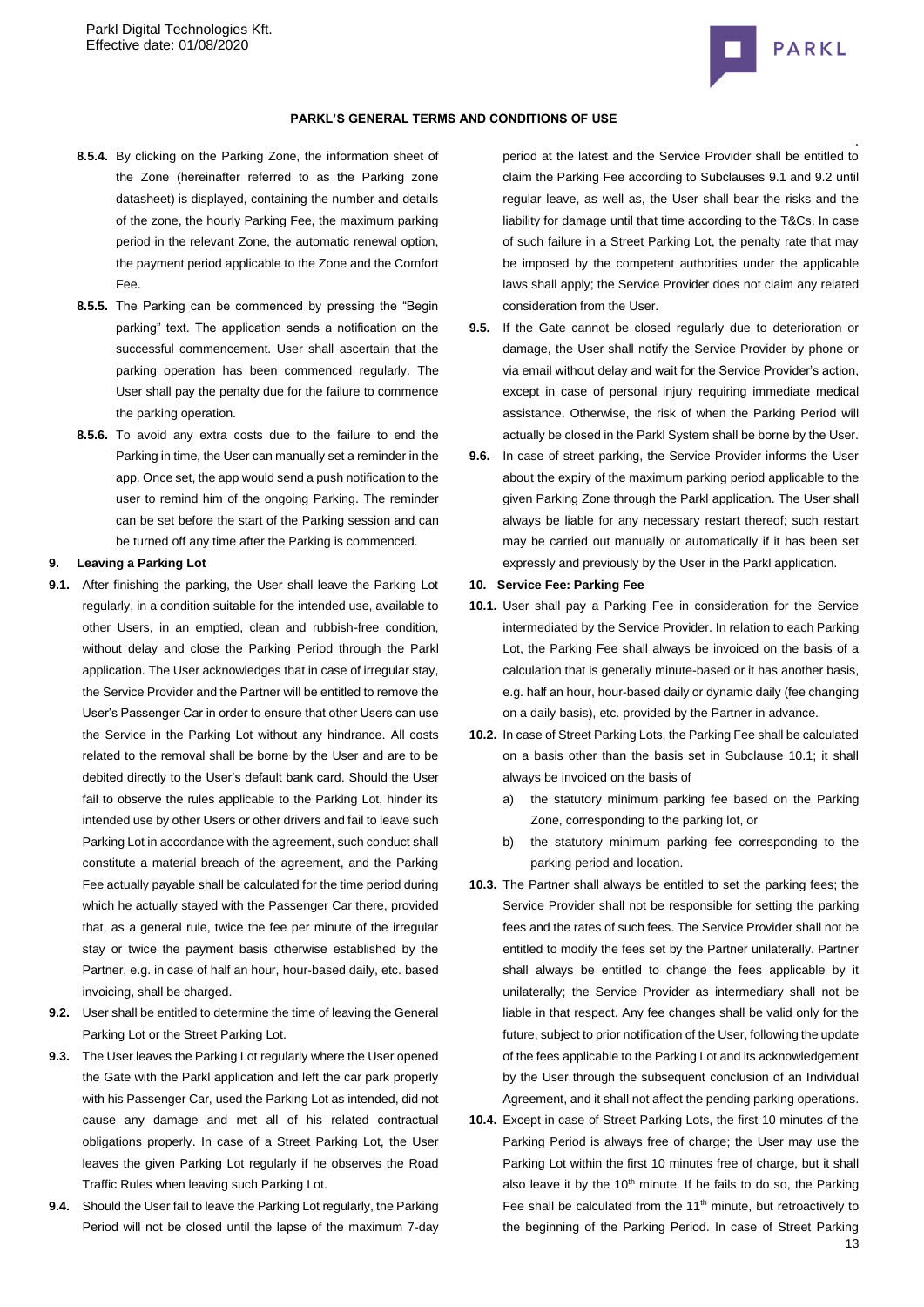

### **PARKL'S GENERAL TERMS AND CONDITIONS OF USE**

Lots, the calculation of the Parking Fee starts with the commencement of the parking operation in the Parkl application. Depending on the Partner's decision, the first hour may also be free of charge in certain Parking Lots. The Parking Fee is displayed on the data sheet of the Parking Lot based on a preliminary hourly estimate, and it shall be monitored continuously on the screen indicating the Parking Period during the Parking Period. If the User leaves the Designated Parking Lot earlier than indicated in the booking, he shall still pay the Parking Fee for the entire booked period, regardless of the time period actually used. The User acknowledges that, regardless of the actual parking period, the Service Provider shall be entitled to increase the Parking Fee, occasionally, from the 11<sup>th</sup> minute, by the minimum Comfort Fee payable which shall be set and updated in case of change through the Parkl System. The Comfort Fee may not be reclaimed.

- **10.5.** In addition to the Parking Fee, the Service Provider shall be entitled to charge the one-time fixed Comfort Fee per parking operation as indicated in the Parkl System.
- **10.6.** The calculation of the Parking Fee is closed and becomes due at the end of the Parking Period. The Individual Agreement shall be deemed to be performed and terminated upon contractual payment of the Parking Fee. The fee due for the Service supplied by Parkl shall be paid in one lump sum.
- **10.7.** The User hereby mandates and authorises the Service Provider expressly and irrevocably to debit the Parking Fee, not including any related other payables automatically to the bank card provided, through the SimplePay Online Payment System when it becomes due. The Service Provider accepts the mandate and the authorisation expressly.
- **10.8.** The Parking Fee shall be settled in Hungary's official currency, that is in Forint (HUF); the prices shall be understood as gross prices to be paid by the User as a consumer.
- **10.9.** The Parking Fee shall be paid individually for each parking or by using a Season Ticket or Voucher. No Voucher may be used in case of Corporate services. Season Tickets may be used in accordance with the individual agreement concluded with the Corporate User and according to the CT&Cs.
- **10.10.** If, in case of any promotions, the Service Provider provides the User with Vouchers electronically or in any other manner, the User shall be informed thereof via a push message. In this case, no individual payment transactions will be carried out in accordance with this Chapter up to the Voucher value during the first parking operation following the distribution of the Vouchers. If the User has a Voucher registered in the Parkl System, such Voucher will be applied automatically in respect of the given Parking Fee upon completion of the first subsequent parking, regardless of its real value. If the Parking Fee is less than the Voucher value, the remaining value cannot be used for further parking operations, that is the Voucher cannot be exhausted gradually, **it may be used only once** and it cannot be stored in

order to be applied to a subsequent parking operation. If the given Parking Fee exceeds the Voucher value, the given Voucher value will be set off against the Parking Fee accordingly and the individual payment transaction will be carried out in accordance with this Chapter, in respect of the fee not covered by the Voucher. Only 1 (one) Voucher may be used for one parking operation. The Parkl System stores the redeemed Vouchers which may be viewed by the User in his User account.

**10.11.** The User shall pay the Service fee by means of online payment, through the SimplePay Online Payment System operated by OTP Mobil Kft. in accordance with the following working principle:

*The recurring bank card payment (hereinafter referred to as the Recurring payment) is a function provided by* SimplePay *in relation to bank card acceptance, meaning that the Customer may initiate further payments in the future with the bank card data provided in the registration transaction, without providing the bank card data again.*

*By accepting this statement, you give your consent to the use of the Recurring payment in order to make further payments in this web shop (…………[URL]………..) after the successful registration transaction, upon the Merchant's initiative, without having to provide the bank card data again and having to give your consent to each transaction.*

*Attention (!): the bank card data are processed in accordance with the rules of the card company. Neither the Merchant, nor*  SimplePay *shall have access to the bank card data.*

*The Merchant shall be liable for the recurrent payment transactions initiated by it erroneously or unlawfully; no claims may be enforced against the Merchant's payment service provider (*SimplePay*).*

*I have read this information, acknowledge and accept the content thereof.*

- **10.12.** The Parking Fee is validly paid and settled by crediting it to the Service Provider's account. If the User contests the amount of the Parking Fee automatically debited, he may do so within 8 calendar days after payment by sending an email to Service Provider's help@parkl.net email address, attaching a detailed reasoning of the material objection and the supporting documents, demonstrating the facts and circumstances underlying his allegation. In the absence of a material objection, the Parking Fee applied shall be deemed accepted by the User and shall not validly be objected anymore. In case of dispute, the Service Provider shall contact the User immediately in order to settle such dispute as soon as possible.
- **10.13.** The Service Provider shall send an e-receipt and/or an e-invoice on the Parking Fee paid to the User's email address belonging to his User account, depending on whether a receipt or an invoice is requested in the settings under the "PAYMENT" menu. The Service Provider shall not be liable if the given email address does not exist anymore, is incorrect or does not belong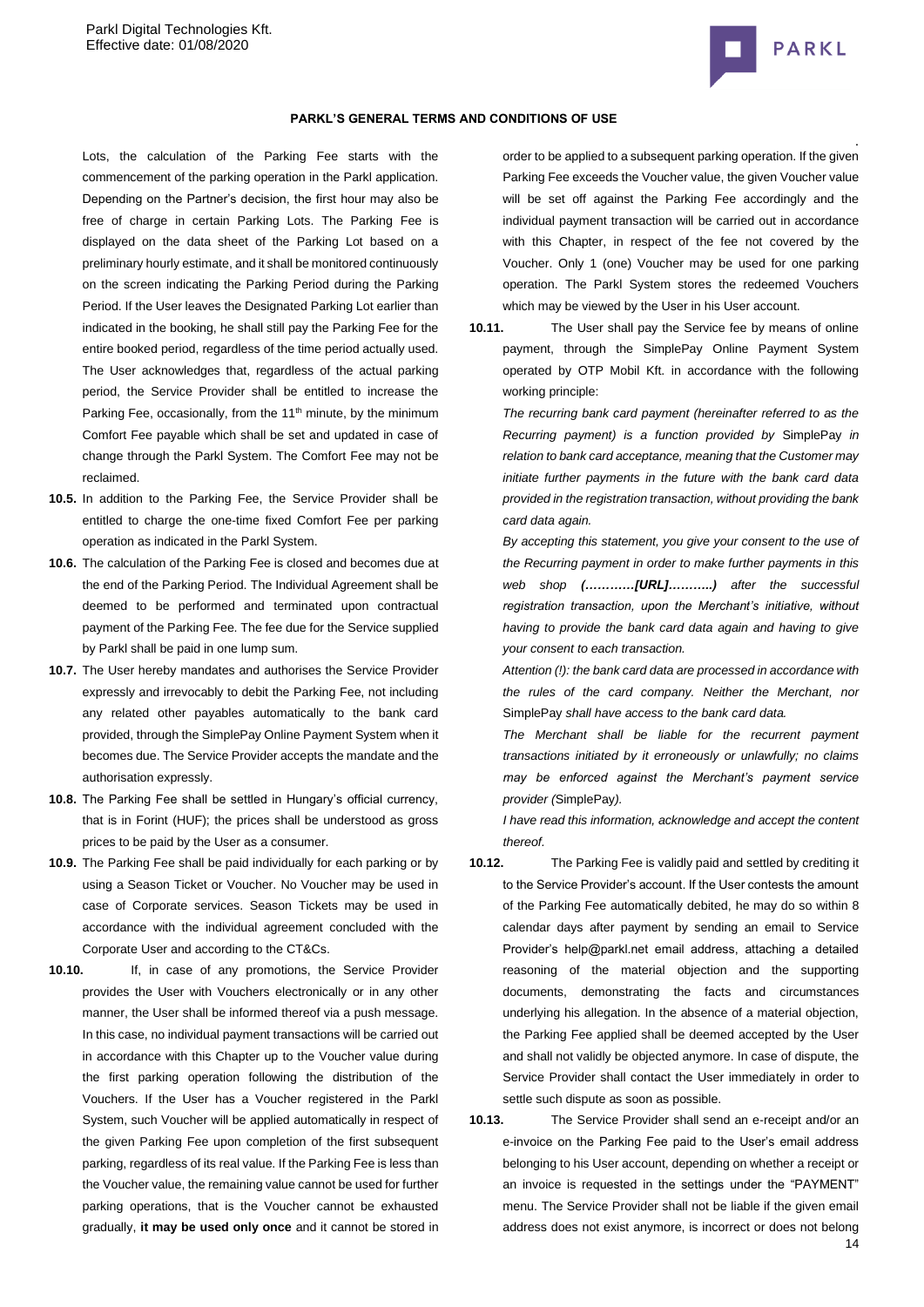

to the User, or if the recipient's mail system places the email containing the e-invoice in the Spam folder or does not display it at all. In case of use as a Corporate service, the Individually Listed User will receive only an email notification about closing of the Individual Agreement, the receipt and the invoice will be sent to the Corporate User according to the corporate payment scheme undertaken by it.

- **10.14.** Following the use of the Service, the Parking Fee will be debited to the User's bank card automatically when due, at the same time, the e-receipt will always be generated per parking operation on the server of the Parkl System and sent by the Service Provider with formatted .txt content to the email address given by the User. Such .txt file will be stored and then archived in .pdf duplicate in the Service Provider's NETLOCK system.
- **10.15.** If the User requires a VAT invoice (e-invoice) in addition to the e-receipt, he may submit such request for the future by activating the relevant function in the "PAYMENT" menu, in respect of his actual parking operations following the request. The function is available only where the User provided his name and permanent address and in case of a legal person, its company name, registered address, company registration number and tax number. In this case, the system transfers the User's invoicing data, parking data and amount to the szamlazz.hu server where the system calculates the amount to be invoiced based on the parking operations on a monthly basis, and the relevant VAT invoice is issued automatically on a monthly basis through the szamlazz.hu web service and is sent in .pdf format to Parkl's server.
- **10.16.** The e-invoice issued as a collective invoice is sent automatically to the User via email by the 10<sup>th</sup> day of the month following the reference month and is stored in .pdf format on Parkl's server and on the szamlazz.hu server. The User expressly gives his consent to receiving an invoice issued in arrears as a collective invoice on a monthly basis in respect of the parking services used in the reference month and acknowledges that the Service Provider shall be entitled to issue the invoice, as well as to carry out and control the payment of the consideration under the Partner's express mandate and authorisation.
- **10.17.** User shall always provide sufficient coverage on his default bank card used for the given parking, for the payment of the Service fee and the performance of any other payment obligations; the failure to do so shall constitute a material breach of contract; furthermore the User agrees and acknowledges that the Service Provider shall be entitled to use all legal means available in order to ensure payment of the Parking Fee in accordance with the agreement.
- **10.18.** If there is no sufficient coverage on the bank card provided by the User in the Parkl application, to be debited under these T&Cs or the given Individual Agreement, for the purposes of settling the Parking Fee or any other payment obligation, thus they cannot be settled when due and the User is late with payment

. for more than 15 days and he also fails to meet his payment obligation fully within an additional 5-day deadline from communication of the Service Provider's written notice to that effect, such conduct shall constitute a material breach of contract. In this case, after completion of the parking operation, the payment will arrive in the "UNSUCCESSFUL" phase and the amount of the debt will be displayed as a negative balance under the "USER'S BALANCE" menu in the User's account.

- **10.19.** If the Service Provider's given Partner so allows, the User shall be entitled to purchase a Season Ticket for a given location or, as the case may be, for more locations through the Parkl application; the Parking Lots in the given location(s) may be used with such Season Ticket in accordance with the terms and conditions set by the Partner. It is properly indicated in the Parkl application, if any Season Ticket may be purchased for the given location and the applicable special terms and conditions are also accessible through such application. Where a Season Ticket is used, the fee set by the Partner in advance shall be paid through the Parkl application, and based on such transaction, the User shall be entitled to use a specific quantity of parking services for a specific time and in specific locations. In this case, no individual payment transactions are carried out in respect of the specific parking operations.
- **10.20.** In case of non-payment, the Service Provider shall deactivate the User, regardless of the actual duration of the payment default, without any further warning and motivation and immediately, without having to provide for any damages, indemnification or other compensation, until full payment of the Parking Fee due together with the statutory default interest, regardless what other legal consequences are applied by the Service Provider vis-à-vis the User due to such default.
- **10.21.** User gives his express and irrevocable consent and authorisation to the Service Provider to give a mandate for debiting the Parking Fee due together with any interest to the User's bank card through the payment service provider for five days, once in a month during the payment delay.
- **10.22.** If, under these T&Cs, the User fails to settle the Parking Fee or any other additional payment obligation, including any obligation to pay damages based on an invoice issued when such obligation is due or based on a payment notice, Parkl shall be entitled to act directly or through an attorney in order to settle the debt and take the necessary measures, as well as pass the costs of those actions onto the User.
- **10.23.** The User shall pay the Parking Fee, including any other payment obligations based on this agreement, that constitute a part of the Parking Fee, without any counterclaims or deductions, not including the setting off of lawful and valid money claims in case of a User that is considered to be a consumer. Such setoffs shall be carried out individually through administration following the consumer's request submitted to [help@parkl.net](mailto:help@parkl.net) email address.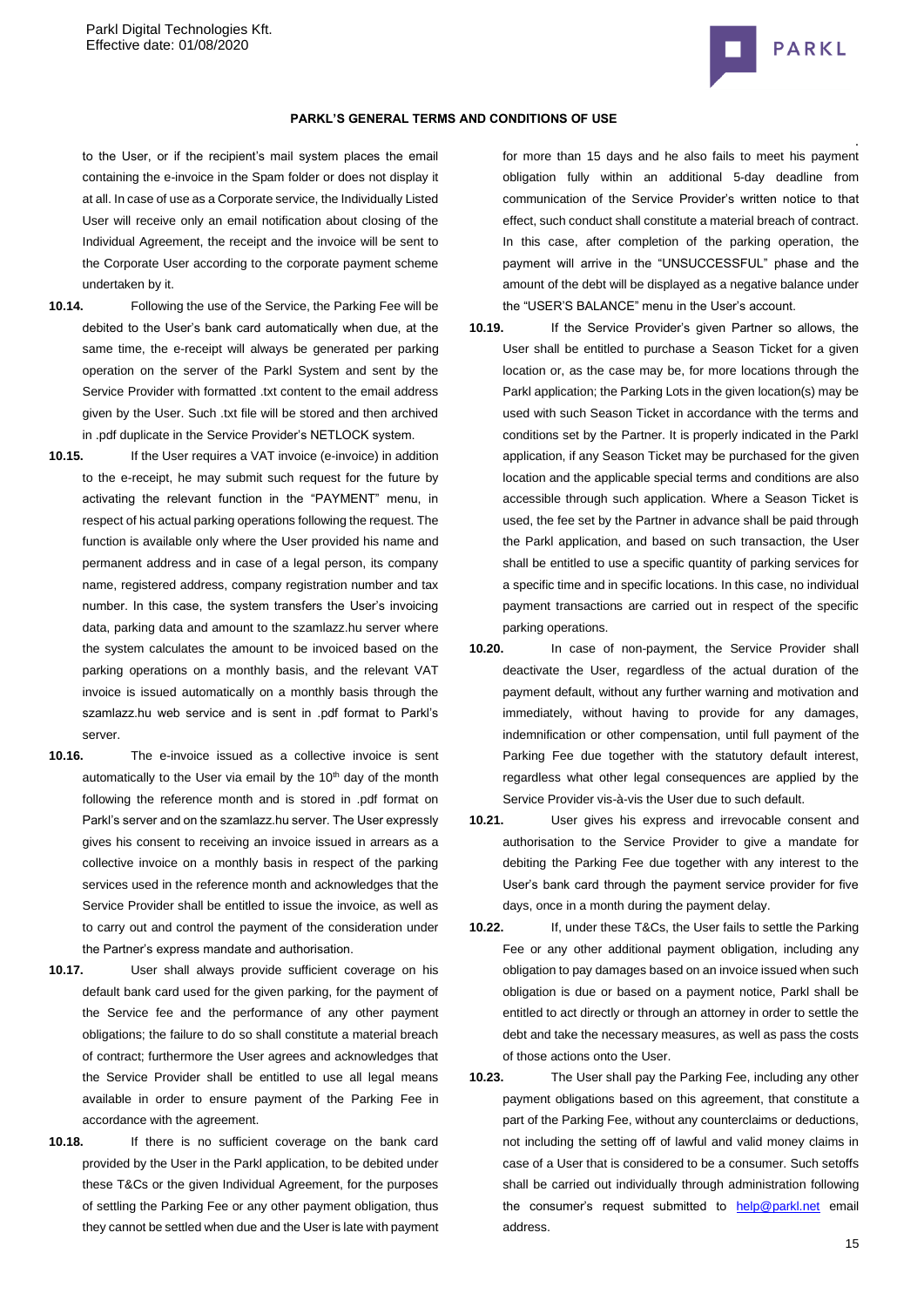

#### **PARKL'S GENERAL TERMS AND CONDITIONS OF USE**

- **10.24.** The Parkl application may be downloaded freely, but the User shall authorise the in-app purchases in his mobile phone settings.
- **10.25.** The Service Provider reserves the right to introduce discounts or promotions; the Service Provider shall inform the Users about the terms and conditions of such discounts and promotions through the Parkl System in due time.
- **10.26.** In case of Corporate services, the provisions set out in Chapter 10 shall be applicable with the difference that after completion of the parking operation, the Individually Listed User shall be entitled to settle the Parking Fee at the Corporate User's cost in case of parking in the parking lot and in the parking period authorised by the Corporate User. Where a Corporate service is used, the Season Ticket may be used under an individual agreement in accordance with the CT&Cs. The Corporate User shall settle the Parking Fee within the settlement scheme provided under the CT&Cs and/or the Individual Agreement.
- **11. Breach of the Agreement, Immediate Termination of the T&Cs by the Service Provider**
- **11.1.** If the Service Provider becomes aware that the User's activity is unlawful in any manner or for an reason or is contrary to the T&Cs, the agreement, the law, an authority's provision or other statutory provision or that it probably constitutes an abuse of right, it shall be entitled to deactivate the User's account without delay and any further warning or exhaustive motivation if the infringement may be remedied up to such time or, if the infringement cannot be remedied, it is entitled to delete such User account and, at its own discretion, ban the User from the Parkl System definitely where necessary, considering the seriousness of the conduct, including in particular any material breach of contract. If the final ban concerns a Corporate User, the Individually Listed User's entitlement to use the Corporate service will also cease to exist.
- **11.2.** If the Service Provider becomes aware of an unlawful conduct in relation to the information intermediated by it or that such information violates the right or lawful interest of anyone, it shall provide for removal of the access information or block the access according to Subclause 11.1 without delay.
- **11.3.** The Service Provider shall be entitled to determine unilaterally, at its own discretion, which user conduct shall be deemed unlawful, if the given conduct results in using the Parkl System irregularly, abusively and contrary to the agreement, regardless of whether such conduct was indicated expressly in these T&Cs, and it shall also be entitled to determine the duration of deactivation, cancellation or ban applicable in case of the given infringement.
- **11.4.** The Partner shall be entitled to remove the defaulting User's Passenger Car from the Designated Parking Lot without delay if the unlawful or the non-compliant conduct is connected with the User's parking activity that is actually pending or that has not been closed regularly, and the User fails to abolish such conduct despite warning and such breach can be remedied most efficiently and successfully through the removal of the Passenger Car

concerned. The User shall always bear the costs of removal which shall be debited automatically to the default bank card; furthermore, the Service Provider shall be entitled to enforce any relevant legal consequences vis-à-vis the User of the removed Passenger Car, also including any claims for damages.

- **11.5.** The User acknowledges expressly that during the deactivation, he shall not be entitled to use further parking services, that is initiate a booking for a parking operation or initiate a further parking operation based on a valid booking or without booking, regardless of the other legal consequences applied by the Service Provider in respect of that User in relation to the underlying breach of contract. The Service shall be suspended in respect of the User concerned. After termination of deactivation, that is the reactivation of the User account by the Service Provider, the User account may be accessed by the User again, but the Service Provider shall be entitled to claim from the User a gross amount corresponding to HUF 5,000 as re-registration fee for each reactivation which will be debited automatically to the default bank card upon re-activation.
- **11.6.** The deletion of the User account by the Service Provider shall be considered as a termination of the T&Cs by the Service Provider with immediate effect. In this case, the T&Cs cease to apply between the Parties, except for the provisions that, by their nature, survive such termination. The User account shall not be deleted if an active parking operation is pending or the payment obligation due is not performed, during such delay.
- **11.7.** Where the User account is deleted, all contents belonging to such account, including the profile data shall be deleted automatically, in accordance with the Data Protection policy. In case of deletion, the bookings not yet started by the User shall be deleted automatically. The content of a deleted account may not be restored; the User may only initiate a new Registration.
- **11.8.** In case of final ban, the User shall not be entitled to use the Parkl System in any circumstances.
- **11.9.** The Service Provider excludes its liability for any damage deriving from or related in any manner to the deactivation or deletion, on its own motion or upon request, of the User account or the User's content by the Service Provider due to a conduct that is unlawful or otherwise breaches the agreement, or to the final ban of the User, therefore the Service Provider shall not be liable either directly or indirectly therefor. User shall not request any compensation or raise any claim in relation to the damage deriving from de-activation, deletion or the ban, but he shall compensate any damage incurred by the Service Provider.
- **11.10.** The material breach of contract shall include in particular, but is not limited to the following User conducts:
	- 16 In the Service Provider's view, the User informs the Service Provider in an unclear or misleading manner about the entitlements or data necessary for concluding the Individual Agreement, including where the data supplied by the User prove to be false entirely or partly, considering in particular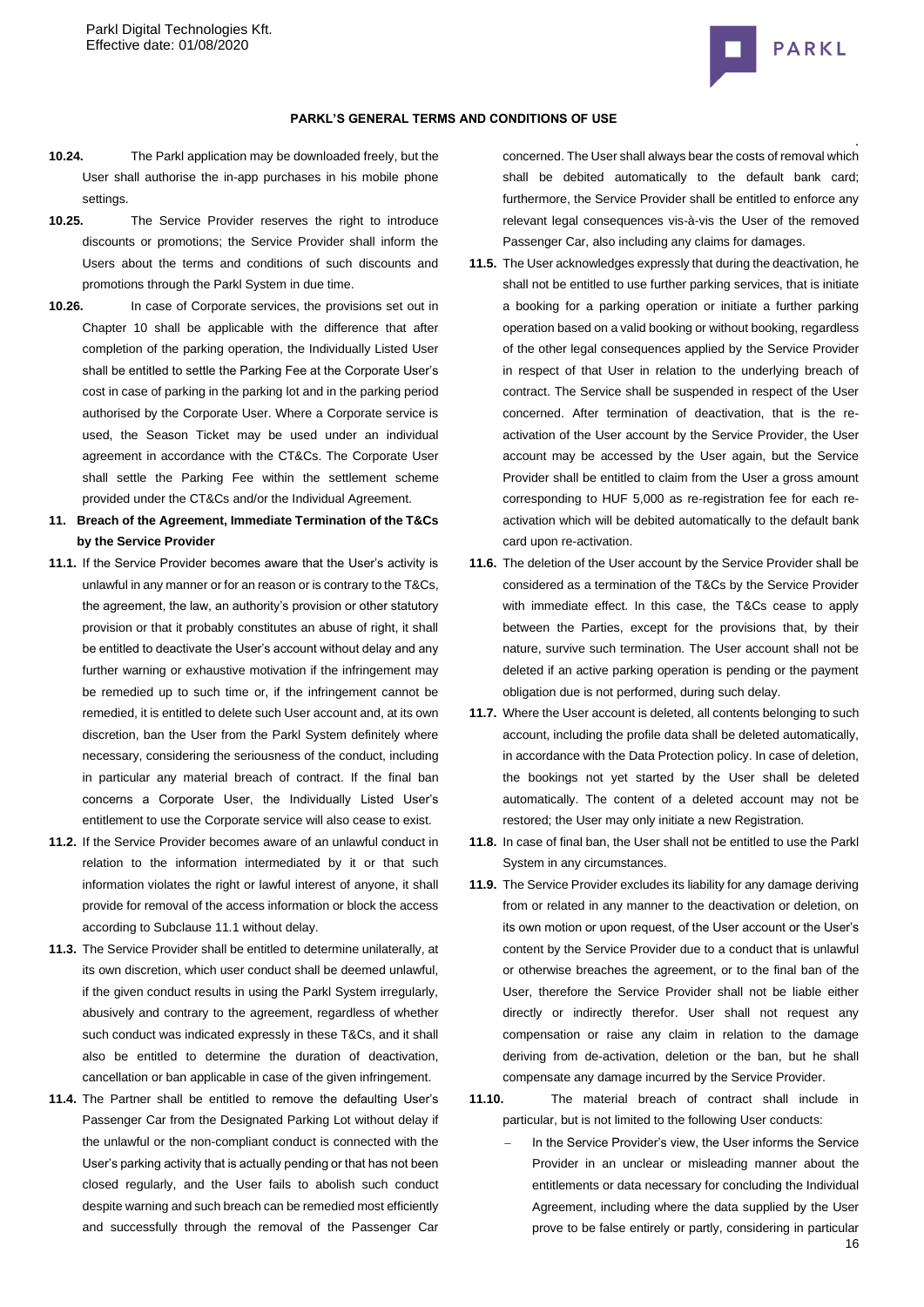

## **PARKL'S GENERAL TERMS AND CONDITIONS OF USE**

the following data: that he has appropriate driving licence and entitlements to use the Passenger Car driven by him, as well as the conditions for driving a vehicle;

- The User uses the Parkl System irregularly and contrary to its intended use, for the purposes of fraud or to cause damage to the Service Provider or a third party or causes damage in any manner during the use of the Service;
- If the User fails to extend the Parking Period applicable to the Designated Parking Lot in advance, and he does not even leave such Parking Lot in accordance with the agreement;
- The User does not always provides for a sufficient coverage for the fee of the Service used, on the bank card set as a default bank card in respect of the given parking activity.
- The User is late with payment of the Service fee for more than 15 days and he also fails to meet his payment obligation fully within an additional 5-day deadline from communication of the Service Provider's written notice to that effect.
- The User loses his previous authorisation to drive as it has been banned from driving or his driving license has been withdrawn, but he wishes to use the Service.
- **11.11.** The User may always terminate his User account in accordance with these T&Cs; such termination shall constitute a termination for the future.
- **11.12.** Where the T&Cs are terminated with immediate effect for the future or the User's account is deleted, the User or, in case of a Corporate service, the Corporate User shall continue to meet his payment obligation undertaken in the agreement even after the termination date.
- **11.13.** Where the T&Cs are terminated with immediate effect for the future, the defaulting User shall bear all costs, damage and other negative legal consequences deriving from such termination.
- **11.14.** In case of a Corporate service, the Corporate User shall also be entitled to ban from the system, through the corporate administration system, the Individually Listed User who, on more consecutive occasions, parks at the Corporate User's cost in the Parking Lot which however does not fall into a parking zone or time period provided by the Corporate User, or if such Corporate User wishes to terminate the Individually Listed User's right to access for any other reason. In this case, the Individually Listed User becomes an User and may continue to use the Parkl application at his own cost.

## **12. Liability**

## **12.1. Use of the Parkl System**

**12.1.1.**The User may use all functions of the Parkl System under his own responsibility. The Service Provider does not assume any liability for the consequences deriving from the use of the Parkl System.

- **12.1.2.**The Service Provider shall not be liable for the success of the Parkl System, it is not liable for the achievement of any results. The Partner acknowledges expressly that there is no guarantee to achieve conditions better that the parking fees set by the authority, as a result or through the use of the Parkl System, and that the Service Provider shall not be liable for that in any circumstances.
- **12.1.3.**Where a Corporate service is used, the payment shall be made by the Corporate User; such provision shall apply even where the Individually Listed User selects the "Parking Fee at the Corporate User's cost" parking method in a parking lot or in a parking period not indicated by the Corporate User. The Service Provider shall not regulate the individual agreement between the Corporate User and the Individually Listed User, such individual agreement shall be agreed by the Corporate User and the Individually Listed User.
- **12.1.4.**Parkl is responsible for the possible damages that were caused to the electro-mobility User related to the provided service, on the condition that as long as the damage was not connected to the charger device operator, the liability do not restrain the charger service provider from pursuing further claims according to the general rules of the civil law.

## **12.2. Information Displayed**

- **12.2.1.**Service Provider shall make all efforts to ensure the accuracy and completeness of the contents in the Parkl system, but it does not assume liability for any damage due to the potential inaccuracy or incompleteness of data contained in the Parkl application. The User may rely on the information available in the Parkl System only under his own responsibility and he shall also be responsible for monitoring any changes to such information.
- **12.2.2.** For the rest, only the User and the Partner shall always be liable for the correctness, truth and accuracy of any information and data relating to the User or the Partner, which has any relevance in complying or is connected with these T&Cs, including but not limited to the invoicing data (e.g. bank account number). The User or the Partner shall notify the Service Provider in writing of any changes without delay. In case of failure to do so, any legal consequences due to any incorrect, erroneous, false data and information shall be solely borne by the User and the Partner. Unless otherwise notified in writing, the information contained in these T&Cs and its the annexes thereto shall be considered as valid and effective information and the Service Provider shall not be obliged to check regularly whether they are updated.
- **12.2.3.**The User shall use the Parkl System for purposes and in the manner that are legal and lawful.

#### **12.3. Technology Background**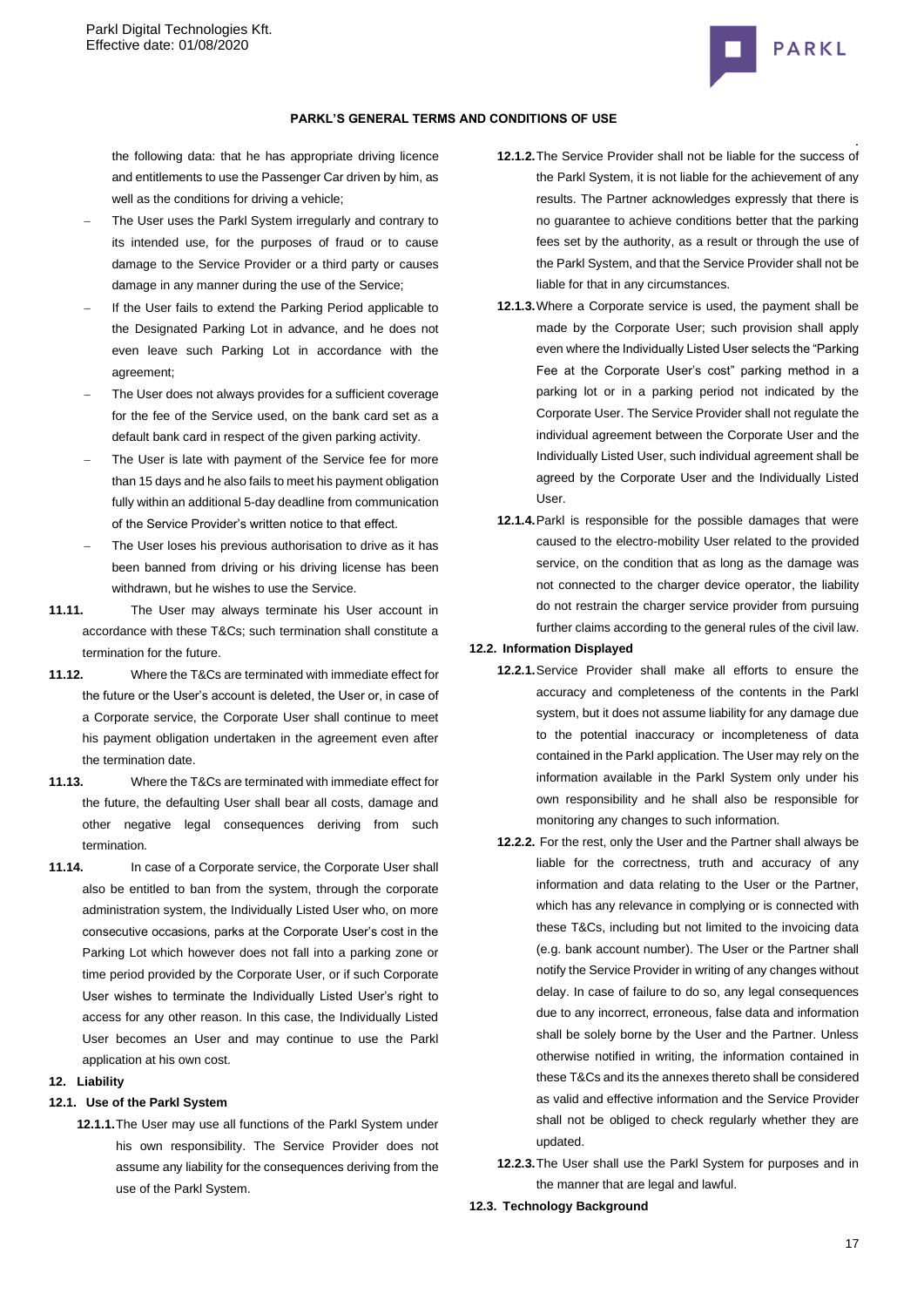

- **12.3.1.**The User shall be responsible and liable for providing the Internet access and the devices (hardware and software and their appropriate settings) necessary for accessing the Service. The User shall solely be responsible for the availability of the IT devices, as well as for their proper functioning and intended use.
- **12.3.2.**The User acknowledges that the Service Provider has no influence over the operation and policies of the Android or IOS operation system and that it does not warrant the full performance of the Service ordered in case of change, termination, malfunctioning thereof or in any circumstances that obstacle or make impossible the use of the Service in any manner. Consequently, the Service Provider shall not assume any liability for the duration of the processing time and of the authorisation procedure of the Android Market and App Store. The User acknowledges that he may not claim any compensation, indemnification, damages or raise other claims vis-à-vis the Service Provider in relation thereto.
- **12.3.3.**The User accepts that the Service Provider has no influence on the policies and operation of the Android Market and the App Store. The Service Provider does not assume any liability for the full performance of the Service ordered in case of change in such policies or activities, malfunctioning or any circumstances that obstacle or make impossible the use of the Service. The User acknowledges and agrees that in such case he may not claim any damages, indemnification, compensation or raise any other claim vis-à-vis the Service Provider.
- **12.3.4.**For the rest, the Service Provider does not undertake any warranty in relation to the policies, operations of third party service providers, relating to the use of the Parkl application and the errors arising due to their change, termination or absence, or for the full performance of the service ordered.
- **12.3.5.**The Service Provider shall not assume any liability for the search and booking history of the Parkl application becoming known to unauthorised third persons, the User shall solely be liable for the protection of the User's mobile phone, User account, the Website and any devices running the Parkl application.
- **12.3.6.**Service Provider shall do everything in order to ensure that the Parkl System operates in compliance with these T&Cs, smoothly, as well as it shall check and update the Parkl System regularly, verify the accuracy of the information and data available therein, and try to protect the Parkl System against computer viruses and other malware, however, the Service Provider does not assume any liability for the continuous smooth and flawless operation and accessibility of the Parkl system, its completeness or suitability for a given purpose or potential loss of its data for any reason or for any other disfunction. Disfunctions include in particular

. any technical stoppage, network failure or outage or harmful content becoming accessible through the use of the Parkl system or placed therein, so including damage caused by viruses, worms, macros or hacker activities. The Service Provider expressly excludes its direct or indirect liability for the damage and loss deriving from the direct or indirect use of the Parkl System and of the information and content therein, the unsuitable condition of the Parkl System, the inappropriate functioning, deficiency, any malfunctioning or misunderstanding, as well as for the access and other operating tasks performed by or together with third party service providers.

**12.3.7.**If an electronic surveillance system is applied in any outdoor or indoor area to and from or concerning the Parking Lots, which is not a service provided under Instant parking, such system shall be operated exclusively by the Partner in accordance and in compliance with the applicable laws. The Partner shall fully be liable for the operation of the electronic surveillance system; - excluding such Service Provider operated cameras that are serving Instant parking - the Service Provider shall not be liable for such operation in any circumstances. The relevant Data Protection regulations in connection with the electronic surveillance system can be found in the Service Provider's privacy policy.

#### **12.4. Liability for the Parking Service**

- **12.4.1.**The Partner shall solely be liable for the quality of the Service, so including but not limited to ensuring the intended use and the operation of the Parking Lot, as well as compliance with the rules and regulations applicable there, including in particular compliance with the Road Traffic Rules. The Service Provider shall not assume any direct or indirect liability for the User's or the Partner's conduct violating the T&Cs or the applicable laws or which are contradictory or which cause damage.
- **12.4.2.**Service Provider does not assume any liability either directly or indirectly for any failure, damage, theft, destruction or any other deterioration occurred in the vehicles, other movables, real properties in the area used by the User or otherwise including the Parking Lot. Service Provider does not undertake liability for personal belongings left at the Parking Lot.
- **12.4.3.**Due to the intermediated nature of the Service, the Service Provider shall not be liable for the quality of parking service supplied by the Partner. The Service Provider excludes any liability for the case in which, during or in connection with the use of the Service, any damage is incurred by the User or a third party; the User or the third party may only raise any claim for damages against the Partner. The Partner acknowledges and undertakes this obligation expressly.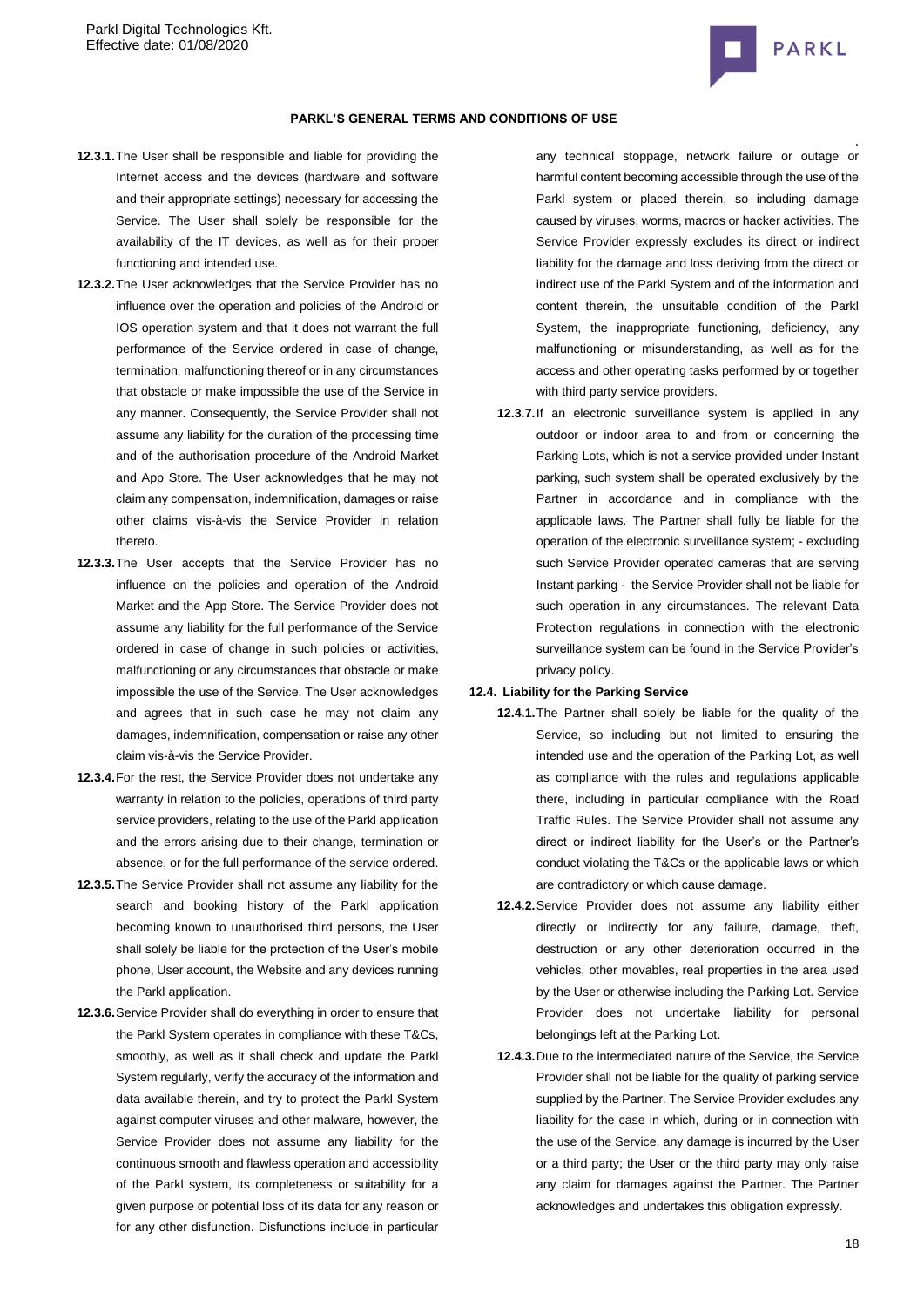

## **PARKL'S GENERAL TERMS AND CONDITIONS OF USE**

- **12.4.4.**Only the Partner shall always be responsible and liable for ensuring the safety conditions of the parking service, the safety of life and property, as well as the protection of persons and property; the Service Provider shall not be held liable either directly or indirectly for the lack or insufficient functioning thereof or for any legal consequences thereof.
- **12.4.5.**Having regard to the nature of the subject matter of the contract, the Service Provider shall not be liable or be obliged to respond directly for any third party claims arising in relation to or in connection with the performance; in all cases, the Partner shall be liable directly vis-à-vis third parties.
- **12.4.6.**The Service Provider shall not intervene in the disputes between the Partner and the User; the Partner shall hold the Service Provider harmless from any claims, credits and obligation to pay damages. If third parties raise any claims against the Service Provider in relation to or in connection with the performance, the Partner shall fully exempt the Service Provider from the relevant liability, responsibility and obligation. In case of enforcing any claims against the Service Provider, the Partner shall make all necessary information available to the Service Provider and intervene in the procedure initiated against the Service Provider in order to exempt or contribute to the success of the Service Provider.

#### **12.5. Service Provider's Liability**

- **12.5.1.**The Partner shall not be obliged to bear and compensate the damage deriving from the Service Provider's, its representatives' or employees' wilful conduct that is contrary to, or in violation of, the provisions of this Agreement; the Service Provider shall be liable for the legal consequences of such damage. The Service Provider shall be liable for damage deriving from its own, its representatives' or employees' negligent conduct if the damage was foreseeable at the time of the conduct, and such conduct violates a material obligation arising from the legal relationship between the User and the Service Provider. In this sense, all obligations set out in this Agreement are material if their performance is essential in order to use the Service.
- **12.5.2.**The Service Provider shall not be obliged to bear and compensate the damage due to circumstances out of its control and which could not be foreseen when the Individual Agreement was concluded.
- **12.5.3.**In case of Street Parking Lots, the Service Provider shall not be liable in any manner or in any case for the changes of parking fees due to legislative changes or for the special method of calculating the Parking Fee applicable in the Parking Zone of the Street Parking Lot; the User shall always ascertain of the foregoing.
- **12.5.4.**The Service Provider shall not be liable for damage due to the commencement of the parking in a Street Parking Lot in an erroneous Zone or in any other erroneous manner. The User shall always ascertain that the zone number corresponds to his real location.
- **12.5.5.**The Service Provider shall not assume any liability for damage incurred by the User, because the Service Provider's right to supply services in Street Parking Lots has been withdrawn or the Service Provider is unable to meet its obligations under the T&Cs from the date of amendment, due to the amendment. In this case, the supply of the Service will cease at the time indicated in the relevant notice.
- **12.5.6.**The Service Provider shall not assume any liability, either in terms of quantity or quality or from legal aspect, for the parking services supplied by NMFSZ to the User through centralised mobile sale. Such issues may only be handled and a claim for damage may only be enforced as between the NMFSZ and the User.
- **12.5.7.**The Service Provider shall not be liable without a limitation in time if the Service cannot be used due to an error, maintenance or development by the NFMR or for a reason arising within the NMFSZ's or a third party's sphere of interest, as well as if the error arises within the company's sphere of interest, including in particular where the parking is not commenced properly. The User shall always ascertain that the parking operation has been commenced or stopped properly; if this is impossible for any reason, the User shall provide for payment of the applicable parking fee in another manner.
- **12.5.8.**The Service Provider's liability under these T&Cs shall always be limited to the consideration due for the ordered Service which has actually been paid by Partner to the Service Provider (the Service Fee due to the Service Provider), taking into account the extent of consideration agreed. The compensation of damages by Parkl shall not cover loss of profits and consequential damages occurred due to the incident.
- **12.5.9.**The limitation of liability shall not apply in the cases set out in Section 6:152 of the Civil Code, that is in case of liability for damage caused wilfully or injuries affecting the persons' life, physical integrity or health. Otherwise, the limitation of liability in this Chapter 12 reflects the Parties' mutually agreed and accepted agreement. The Parties acknowledge expressly that the consideration due for the limitation of liability will be taken into account in the calculation of the fees mutually agreed by the Parties; the Parties agree on the extent of the fees being aware of the foregoing and recognise expressly that such fees are proportionate.
- 19 **12.5.10.** None of the Parties shall be liable for any delay or nonperformance of their obligations under this agreement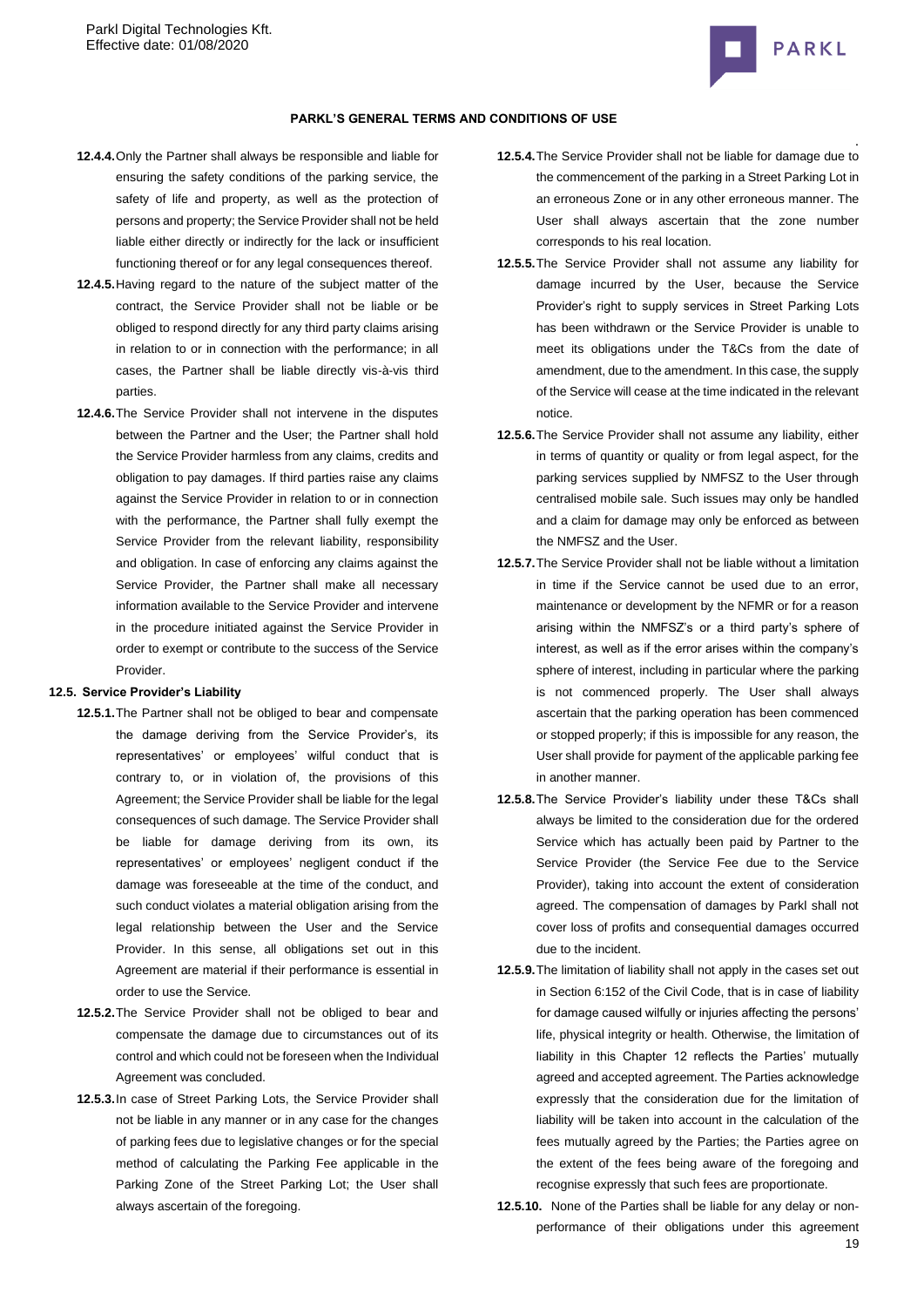

where this is due to an event that the Party could not reasonably prevent, provided that both Parties take reasonable steps to minimise or avoid the delay or nonperformance.

### **12.6. Force Majeure**

- **12.6.1.**All events that cannot be influenced by the Parties' activities and that affect the contractual performance constitute unforeseeable and extraordinary unavoidable external causes and shall be deemed as a force majeure in application of the agreement (e.g. natural disaster, fire, explosion, strike, etc.).
- majeure without delay. This notice shall indicate the exact reason of the force majeure, as well as its expected effect on the Agreement.
- **12.6.3.**Should the force majeure delay the performance of the necessary amendments through negotiations. If such negotiations are not successful within two weeks from their beginning, any Party shall be entitled to terminate the individual mandate affected by the force majeure with immediate effect.
- **13. Copyright Provisions and the Parkl System's Terms and Conditions of Use**
- **13.1.** The Service Provider expressly declares that it is the sole proprietor of the Parkl software, as well as it holds exclusively all copyrights, industrial property rights and related rights to all the elements of the Parkl System, and that no third parties have any right in that respect which would hinder or obstacle the application of a software or other system element by the User.
- **13.2.** These T&Cs shall not affect in any manner Service Provider's intellectual property relating to any of its intellectual works or its unlimited and exclusive right of use as to the Parkl system. Such products shall always remain in Service Provider's property and use and the User shall not acquire any unlimited or limited copyrights, rights of use, industrial property rights or other rights in respect of the Parkl system.
- **13.3.** The Parkl name and trademark are protected by industrial property rights; their use is subject to the Service Provider's written consent, except for referencing.
- **13.4.** All elements of Parkl system as well as all Service Provider's contents available in such system shall be subject to Service Provider's copyright protection and industrial property rights protection where relevant. The utilisation, processing, copying, adaptation, distribution, reproduction, storage, any kind of exploitation or use of such elements and contents outside the scope of these T&Cs, without the copyright owner's express written consent constitutes an infringement of copyrights, resulting in the appropriate legal consequences.
- **13.5.** Even in case of a written consent, any material from the Parkl application and its database may only be taken over subject to making reference to the Parkl application.
- . **13.6.** The Service Provider reserves all of its rights to any and all items of the Parkl System as broadly interpreted, including the domain name, the secondary domain names deriving therefrom, as well as the Internet advertising interfaces.
- **13.7.** The use of the service shall not result in the reversal or decryption of the source code by the User, the dismantling, reproduction, exploitation by the User of the Opening equipment or other tools owned by Service Provider or used by it for complying with these T&Cs or in the infringement of Service Provider's intellectual property rights in any other manner.
- **12.6.2.**The Parties shall notify each other in writing of the force **13.8.** Furthermore, adaptation of the content or certain parts of the Parkl application, the unfair creation of user identification numbers and the use of any application with which the Parkl application or a part thereof may be modified or indexed (e.g. search robot or any other decryption), is prohibited.
	- Agreement for more than 1 month, the Parties shall record the **13.9.** The Service Provider reserves the right to modify or alter the Parkl System at any time, having regard to the fact that such modification or alteration cannot cause a continuous interruption of the intended operation exceeding the 48-hour period set out in this Agreement and that the Users are always informed thereof in advance and in a timely manner.
		- **13.10.** In case of a copyright infringement, the Service Provider may enforce its right to claim damages and any other legal consequences against the infringer in court.

## **14. Electromobility Service**

- **14.1.** In certain locations, the Service Provider provides for the electric charging of electric cars through the Parkl System depending on the collaboration with certain Partners or independently; this circumstance is indicated separately in the Parkl application.
- **14.2.** Every Electro-mobility Service is accessible without registering into the Parkl system, by following the orders given on the decals placed on the charger devices. The method of the unregistered charging begins with scanning the QR code, which leads the User to the Website (parkl.net/charge). On the website the Ad-hoc user has two different options to choose the adequate charging-head. With the option of "SEARCHIN ON THE MAP" the User can mark the charging spot manually, by choosing the "START CHARGING" option the charging will begin. With the second option, the User can start the charging by "GIVING THE IDENTIFICATION" and the charging will begin when the User gives the four-digit number represented on the decals. This number is necessary to identify the location, after that the Ad-hoc User shall choose the exact scale of the Electro-mobility service. After that the User may start the charging by giving his/her e-mail and phone number on the Website's data sheet. The User is informed by e-mail about the start, the method and the end of the charging. The charging can be cut off any time by choosing the "STOP THE CHARGING" option. The provisions about the Electro-mobility service rates which is based on this GTC, shall apply to the Ad-hoc Users as well. The Electro-mobility service fee is represented clearly on the charging devices by the Service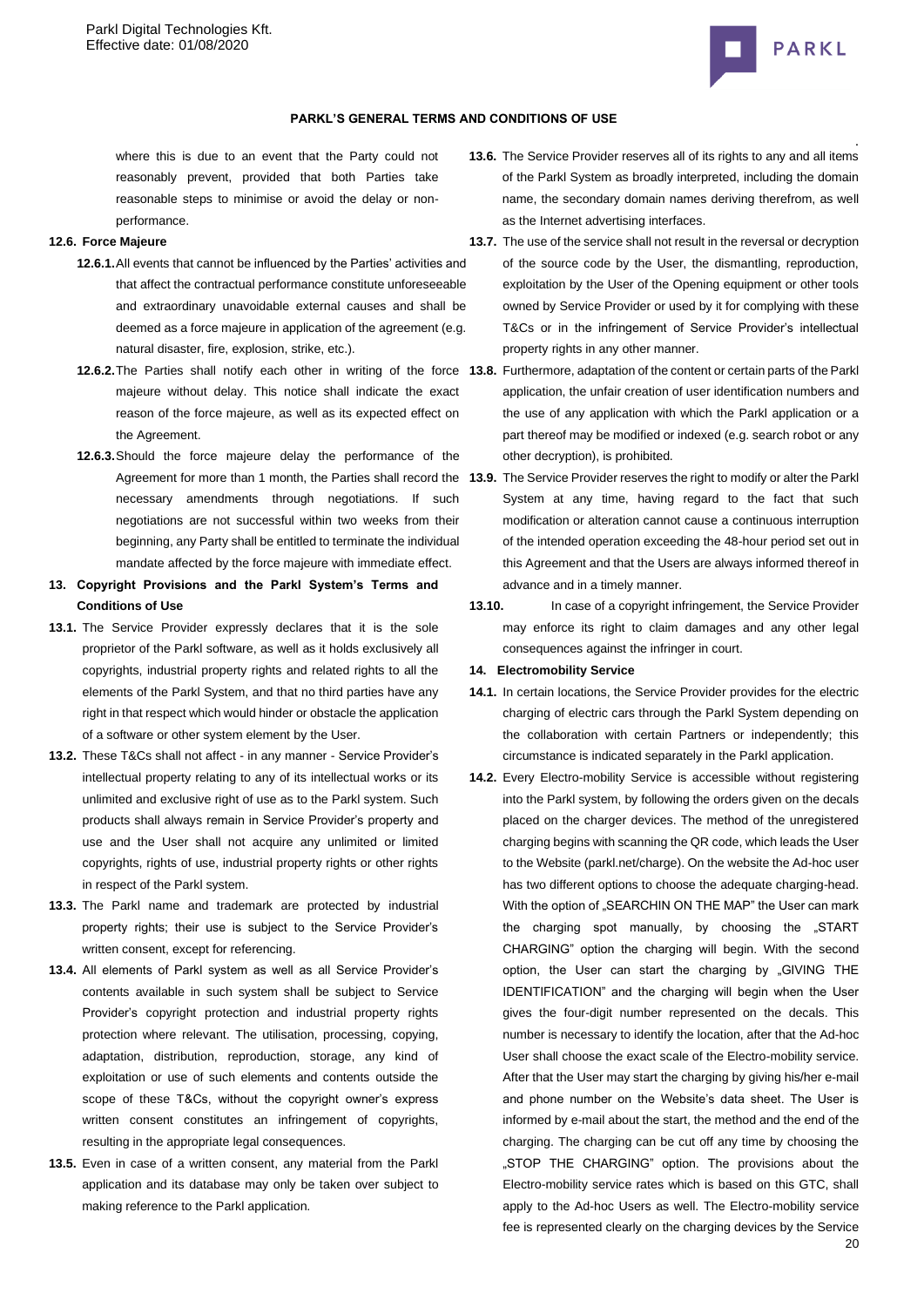

### **PARKL'S GENERAL TERMS AND CONDITIONS OF USE**

Provider. The amount which was predetermined by the Ad-hoc User is blocked in advance based on the Ad-hoc User's given credit card data. In case of the charging reaches the predetermined amount, it stops automatically. In case of the Adhoc User stops the charging earlier, the blocked amount will not be utilized, the resulting amount will be released and referred back to the Ad-hoc User's account. The time of the transaction depends on the bank, the Service Provider has no influence on this period, so the User shall expect an occurrent lead time. The Service Provider exhibits and sends a receipt about the definitively consumed amount to the Ad-hoc User, pursuant to the regulations that are applying to the Users. The receipt contains the unit price of the payment, the amount of the consumed electricity (kWh) for the charging of the electric powered vehicle's storage battery and the consideration for the electromobility service that was mobilised by the electromobility user. Otherwise the regulations of this GTC shall apply to the Ad-hoc Users as well.

- **14.3.** Each charging station is operated by the given Partner or by Parkl; the Service Provider shall always ensure the management of the charging station by the User through the Parkl application, therefore the Service Provider shall be liable for the intended operation of the charging stations only in the locations where it operates the e-mobility service. The Service Provider shall indicate the information relating to the operation of the given charging stations, the Partners' contact details, error reportingand other relevant information in the information interface recorded in the Parkl application in respect of the given charging station and on the decals located on the charging devices.
- **14.4.** The User shall always be liable fully for the compatibility between the Passenger Car he wishes to charge at the relevant charging station and such charging station, and for the regular and intended use of such station.
- **14.5.** The Service Provider makes the use of the e-mobility service for the Users and the Ad-hoc users in every case subject to an appropriate consideration which is the electricity charging fee calculated on the basis of the electricity consumed in kWH as increased by the fixed Comfort Fee. The amount shall be settled through the Parkl System or in case of an Ad-hoc user, the amount shall be settled by credit card, redirecting the Ad-hoc user to SimplePay's webstie
- **14.6.** Depending on the agreement between the Service Provider and the Corporate Users, the electro-mobility service may also be used by Individually Listed Users.
- **14.7.** Otherwise, the provisions of these T&Cs shall apply *mutatis mutandis* to the electro-mobility service.

#### **15. Data Protection**

**15.1.** The Service Provider's data protection provisions are included in a separate policy. The Data Protection policy is available at the following link in Hungarian: [https://parkl.net/mobile/privacy?lang=hu,](https://test.parkl.net/mobile/privacy?lang=eng) in English:

[https://parkl.net/mobile/privacy?lang=eng,](https://parkl.net/mobile/privacy?lang=eng) or at the Service Provider's website: ww.parkl.net/

#### **16. Handling of Complaints**

- **16.1.** The Service Provider always acts as an intermediary service provider through the Parkl application. The Service Provider shall not be liable for matters for which the Partner is liable; the related complaints shall be forwarded by the Service Provider directly to the given Partner, but it shall cooperate in the handling of the complaint as possible.
- **16.2.** If the User has any complaints in relation to the Service or the performance thereof, such complaint may be communicated via [info@parkl.net](mailto:info@parkl.net) e-mail address or +36-30/971-9900 phone number or even in a letter addressed to the Service Provider.
- **16.3.** The Service Provider shall examine the complaint immediately and remedy it where necessary. If the User disagrees with the handling of the complaint, the Service Provider shall take records of the complaint and its related position without delay and deliver a copy thereof to the User. If the complaint cannot be examined immediately, the Service Provider shall take records of the complaint and deliver a copy thereof to the User or send it later together with the reply in the merits.
- **16.4.** The Service Provider shall reply in writing to the written complaint within 30 days. The Service Provider shall motivate its position if it refuses the complaint. The Service Provider shall retain the duplicate of such reply for 5 years and show it at the controlling authorities' request.
- **16.5.** The User acknowledges and expressly agrees that in considering the complaint, Parkl may use the records of the electronic surveillance system (security camera) placed and operated by the Partner at the Designated Parking Lot, where necessary and in accordance with the applicable laws.
- **16.6.** If the outcome of the handling of the complaint is unsatisfactory for the User, he may avail of the procedure of further bodies: if the User is a consumer, he may turn to the district office having jurisdiction, available through the website of the Ministry for National Development [\(http://jarasinfo.gov.hu/.](http://jarasinfo.gov.hu/)) in relation to a consumer complaint concerning the service. The jurisdiction is based on the User's domicile, the undertaking's registered address, site address, as well as the place of infringement. In relation to complaints concerning electronic advertisements, the User may initiate the NMHH's procedure [\(http://nmhh.hu/tart/report/2\)](http://nmhh.hu/tart/report/2) .
- 21 **16.7.** The Service Provider raises the User's attention to the fact that users considered to be consumers may turn to the conciliation panels as dispute resolution fora having jurisdiction at his domicile or residence. The conciliation panel has competence for the outof-court settlement of disputes between the consumer and the undertaking, in relation to product quality, product safety, the application of product liability rules, service quality, as well as the conclusion and performance of the contract between the parties (hereinafter referred to as the consumer dispute), for attempting